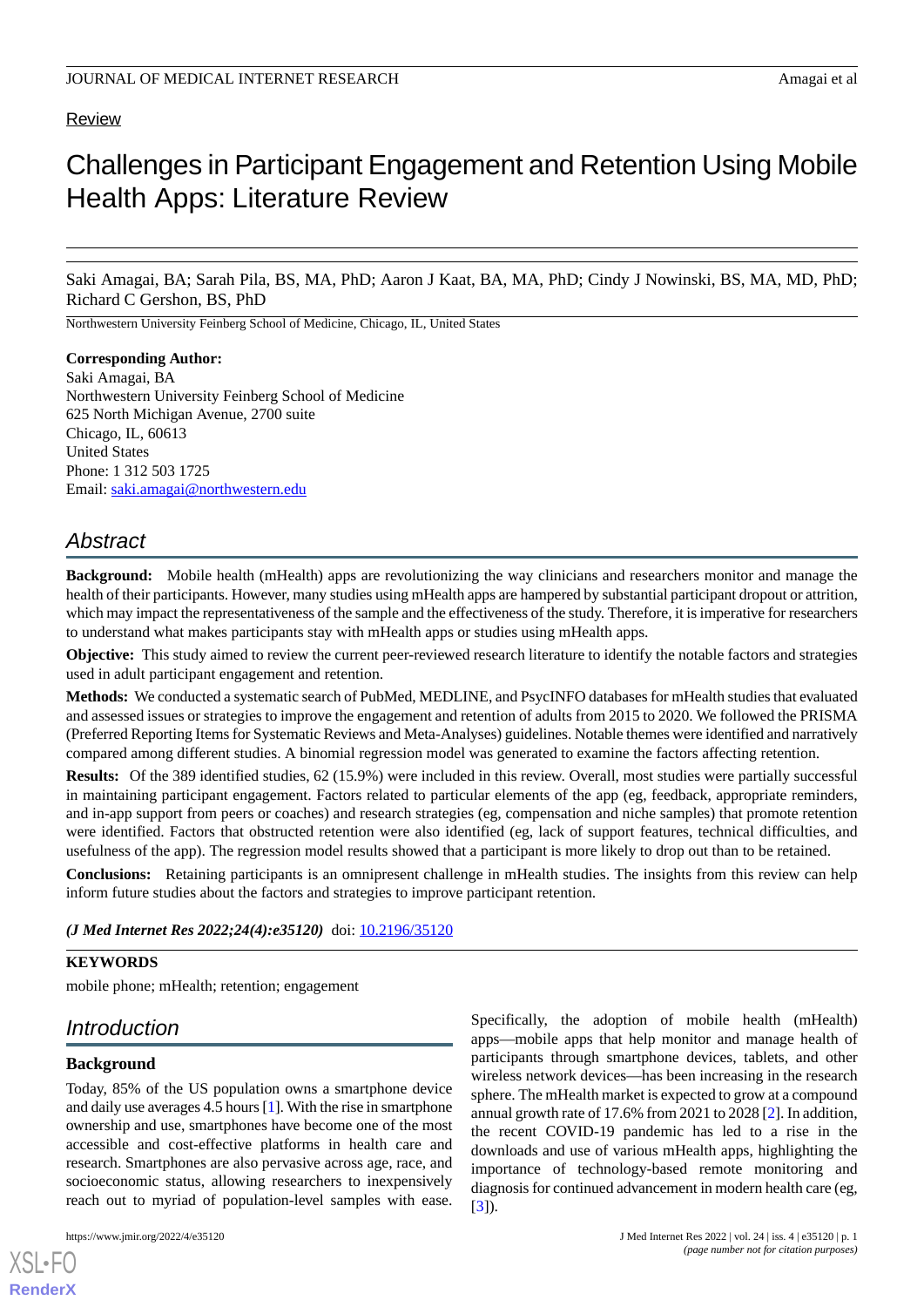The greatest advantage of mHealth apps is their convenience. Unlike traditional in-person study settings, mHealth apps can be easily accessed from anywhere at the participant's convenience. Using apps for remote assessment allows participants to make fewer site visits, substantially reducing the burden of travel and the time needed to participate in laboratory studies. With lowered barriers, it becomes easier for participants to conduct repeated testing and share real-time data based on their daily life experiences. Some mHealth research apps also allow participants to directly communicate with their providers via the app, which may enhance both the effectiveness of the app in its goals (eg, in disease management) and adherence in research studies. Given the ubiquity of smartphones among US adults, mHealth apps for research stand to better meet participants where they are at.

For researchers, the convenience of mHealth apps allows them to reach out to large and diverse participant populations more inexpensively and efficiently than traditional in-person studies. Recently, several large-scale studies were able to recruit thousands of participants within a span of a few months using Apple's ResearchKit framework (eg, [[4-](#page-7-1)[7](#page-7-2)]). Using these apps, researchers can monitor day-to-day fluctuations of a wide range of real-time data. For example, self-reported emotional outcomes can be assessed together with passive location data to then infer many other real-time variables, such as physical activity, weather, and air quality, that could potentially affect mood throughout the day.

Despite these overwhelming advantages, many mHealth studies experience high participant attrition rooted in the fundamental challenges of keeping participants engaged. For example, consistent with other large-scale mHealth studies, the notable Stanford-led MyHeart Counts study experienced substantial dropout rates; mean engagement with the app was only 4.1 days [[8\]](#page-7-3). It is a ubiquitous problem across all app uses; approximately 71% of app users are estimated to disengage within 90 days of a new activity [[9\]](#page-7-4).

It is imperative for mHealth studies to minimize participant dropout, as substantial attrition may reduce study power and threaten the representativeness of the sample. A potential benefit of mHealth research studies should include easier access to well-balanced, representative samples in terms of race, ethnicity, gender, age, education status, etc. However, given that many studies systematically lose participants, systematic differences between participants who are not completing the studies and those who complete the studies, may introduce bias to the sample. Differential retention makes it difficult to conclude whether any observed effects were caused by the intervention itself, retention bias, or inherent differences between groups. Participant dropout also precludes the conduct of longitudinal research.

In an effort to understand the various factors affecting participant retention, recent studies have evaluated recruitment and retention in several remotely conducted mHealth studies. In their cross-study evaluation of 100,000 participants, Pratap et al [\[10](#page-7-5)] analyzed individual-level study app use data from 8 studies that accumulated nearly 3.5 million remote health evaluations. Their study identified 4 factors that were significantly associated with

increased participant retention: clinician referral, compensation, having the clinical condition of interest, and older age. However, the study only focused on large-scale observational studies led by the Sage or Research Kit, with especially low barriers to entry and exit, thus questioning the appropriateness of applying these findings to other small-scale studies with varying levels of participation. To our knowledge, other published systematic reviews and meta-analyses on engagement and retention are narrowly focused on one subfield of mHealth research, such as depression or smoking, or are only based on a few studies. Thus, it is impossible to extrapolate their findings to other mHealth apps that are not in the same subfield [[11](#page-7-6)[-13](#page-7-7)].

Retention strategies could be incorporated as app features to prevent participant dropout. For example, gamifying mHealth apps by incorporating badges, competitions, and rankings should make the experience more enjoyable and provide better incentives for participants. The addition of reminders, such as push notifications and SMS text messages, and enabling communication with clinicians are also expected to increase participant retention. However, the extent of their effectiveness in successfully engaging and retaining participants is not yet well defined.

#### **This Study**

One fundamental challenge for many mHealth app studies is the rapid and substantial participant dropout. This study aimed to better understand how mHealth studies conducted in the past 5 years have addressed the challenges of participant engagement and retention. We conducted a systematic review of the literature to identify notable factors and strategies used in participant engagement and retention. We hypothesize that participant attrition will be high overall and that there will be shared challenges across different studies that researchers should be cognizant of in future research.

# *Methods*

#### **Search Criteria and Eligibility**

Our methodology was guided by the PRISMA (Preferred Reporting Items for Systematic Reviews and Meta-Analyses) statement [[14\]](#page-7-8). We identified 3 main databases for this search: PubMed, MEDLINE, and PsycInfo. This review aimed to evaluate the engagement and retention of adults in evaluation research on mHealth apps. Study inclusion criteria were peer-reviewed publications within the last 5 years (January 2015 to October 2020), conducted within the United States, with a minimum of 20 adults. Refer to [Figure 1](#page-2-0) for more details on the search strategy and exact search terms. Although mHealth takes many forms, we were exclusively interested in mobile-based apps rather than SMS text messaging, tablets, or web-based interventions. We used a variety of research methods and designs, including qualitative, quantitative, or mixed methods. To conduct a comprehensive analysis, we also included mHealth apps in various research areas, ranging from smoking cessation to cardiovascular health research. Articles that were written purely as study protocols or design pieces were excluded. As we were primarily interested in mHealth for intervention purposes, we excluded studies that used fitness app data exclusively (eg, Fitbit and digital pedometers), unless they were

```
XSL•FO
RenderX
```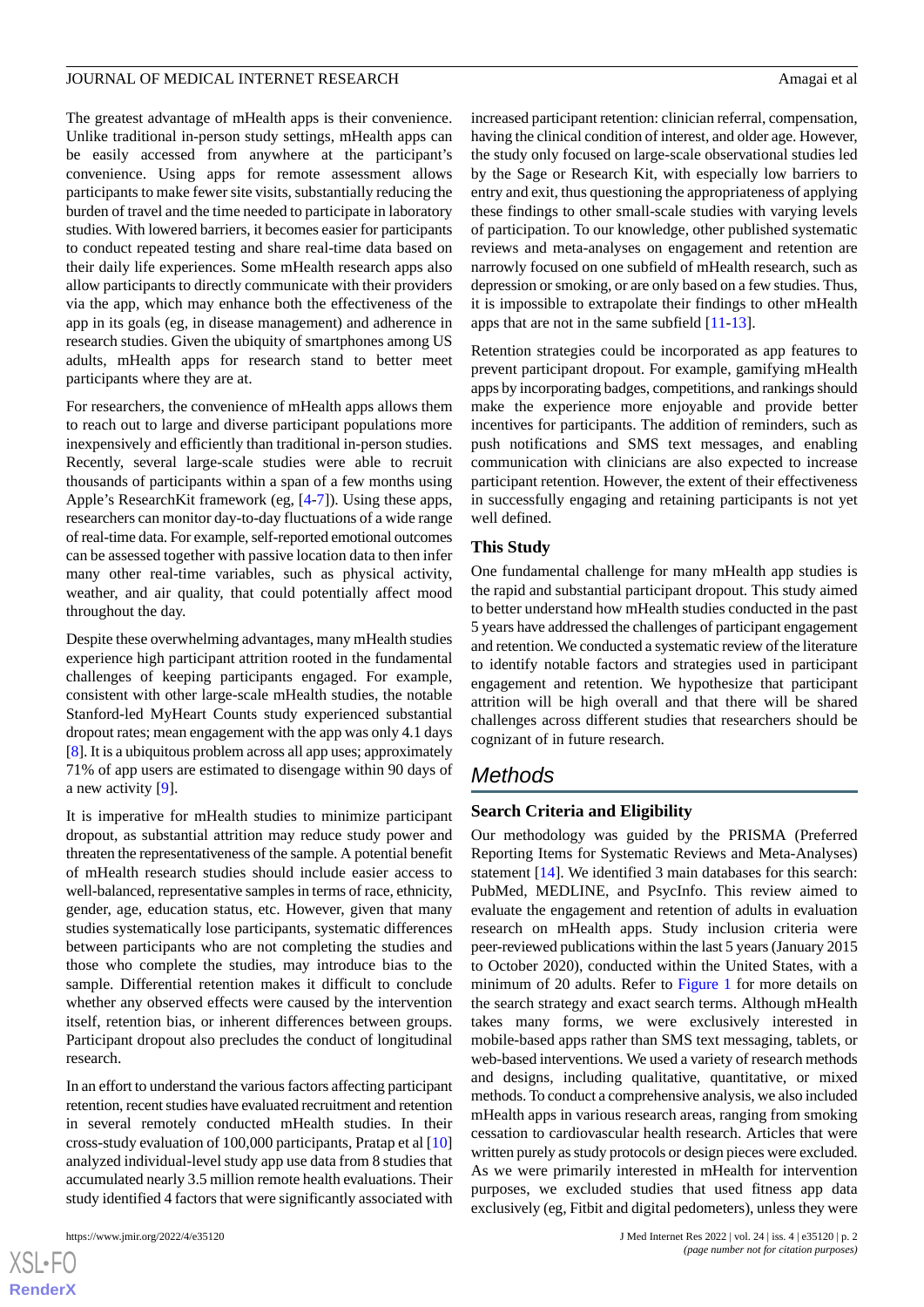solely on participant education or where the clinician was the

focus of the intervention.

specifically geared toward a particular health population (eg, breast cancer survivors and patients with other chronic illnesses). We also excluded evaluations of mHealth apps that focused

<span id="page-2-0"></span>**Figure 1.** Study selection flowchart.



#### **Data Extraction and Analysis**

We initially extracted basic information from each study: title, year, author, target population, operating system, definition of engagement, sample size and type (clinical vs nonclinical), participant age, study duration, main findings, possible implications, and whether participants were compensated. Most of these data were analyzed in a quantitative manner and are described as descriptive statistics in the Results section (ie, app system, sample size, sample type, compensation, and participant age). These data were also used to develop a binomial regression model to determine the factors affecting retention. For the remaining variables, such as the definition of engagement, findings, and implications, we extracted whole sentences or paragraphs that mentioned these items. Following the narrative approach described by Mays et al [[15\]](#page-7-9), the first (SA) and second author (SP) analyzed the findings and implications of the initial sample extraction to determine potential themes around retention and engagement. At this point, codes were applied to individual

considerations of retention and engagement (or lack thereof) within the articles. After several readings of all extracted findings and implications, the second author initially determined approximately 5 themes related to support and barriers to engagement. These themes were developed from sets of codes, and these sets of codes were considered a *theme* once they were identified in 2 unique articles. After discussion and agreement with the first author, the second author reread the full-text articles to continue to refine these themes and consolidate the findings. We reached saturation when we could no longer identify new themes during the analysis, a process Saunders et al [[16\]](#page-7-10) considered *inductive thematic saturation*. Descriptions of these themes are presented in the qualitative findings of the Results section. The definitions of engagement themes and success rates were also processed in a similar way, and they are described in the quantitative findings of the Results section.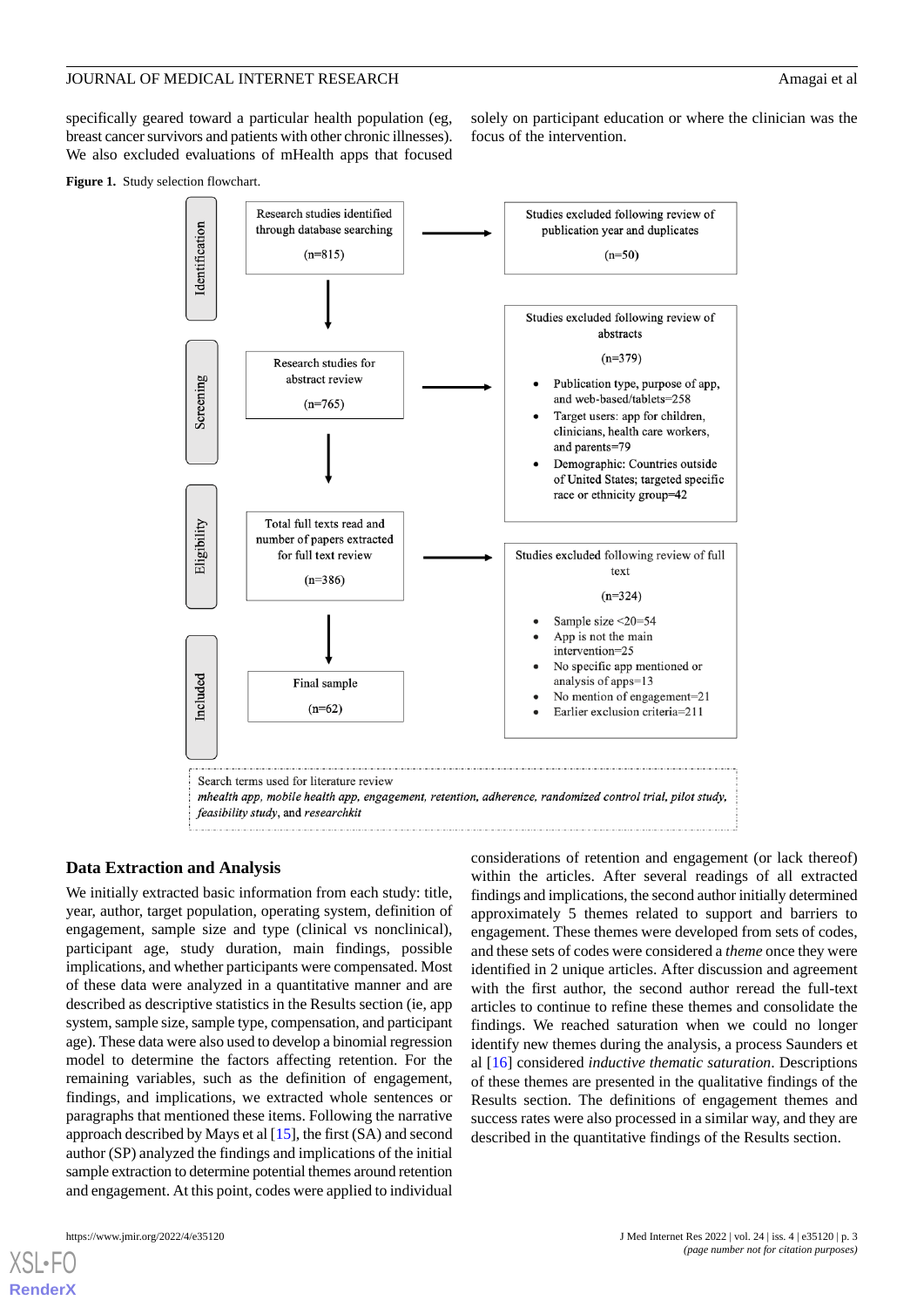# *Results*

#### **Final Sample of Studies**

After locating all studies that met our search criteria (N=389) and downloading the full text, the first and second authors briefly reviewed the abstracts and full text to determine whether the selected studies met our inclusion criteria. In this process, we confirmed that all the studies that should have been excluded were, in fact, excluded. In a random sample of 100 articles, the authors agreed on 91% (91/100) of these decisions. After reaching an agreement about the remaining 9% (9/100), the first and second author divided the remaining articles for a more detailed review. The final sample comprised 62 articles. Refer

<span id="page-3-0"></span>**Table 1.** Descriptive statistics of the 62 studies.

to [Figure 1](#page-2-0) for the study selection flowchart and [Multimedia](#page-6-2) [Appendix 1](#page-6-2) [\[4](#page-7-1)-[8,](#page-7-3)[17](#page-7-11)-[73\]](#page-10-0) for characteristics of the studies.

## **Descriptive Findings**

The mean age across the users of mHealth apps among the 62 studies was 44.14 years (range 32-64.9 years), and the majority were of a clinical population (48/62, 77%). The sample size ranged from 20 (our predetermined minimum) to 101,108 participants, with most studies reporting a sample size of <100 (34/62, 55%). Most studies reported compensating participants (34/62, 55%). Most articles described apps that were available for both iPhone and Android users (29/62, 47%). Refer to [Table](#page-3-0) [1](#page-3-0) for more information about the descriptive statistics.

|                                            | Values                       |
|--------------------------------------------|------------------------------|
| Age of users (years), mean (range)         | 44.14 <sup>a</sup> (32-64.9) |
| Sample size <sup>b</sup> (n=108), n $(\%)$ |                              |
| 20-49                                      | 17(27)                       |
| 50-99                                      | 17(27)                       |
| 100-499                                    | 12(19)                       |
| $>500$                                     | 16(25)                       |
| Platform, n (%)                            |                              |
| Android                                    | 11(17)                       |
| iPhone                                     | 11(17)                       |
| Both                                       | 29(46)                       |
| Not reported                               | 11(17)                       |
| Clinical vs nonclinical, n (%)             |                              |
| Clinical                                   | 48 (77)                      |
| Nonclinical                                | 14(22)                       |
| Compensation, n (%)                        |                              |
| Provided compensation                      | 34(54)                       |
| No compensation                            | 28(45)                       |
| Success code, n (%)                        |                              |
| Not successful                             | 13(21)                       |
| Partially successful                       | 42(67)                       |
| Successful                                 | 6(9)                         |
| Not able to calculate                      | 1(1)                         |

<sup>a</sup>Adequate information to calculate the mean age was not provided for 13 out of the 62 studies. We excluded these studies from the mean age calculation. <sup>b</sup>The sample size ranged from 20 to 101. The median was 90.5 (IQR 436).

#### **Definitions**

[XSL](http://www.w3.org/Style/XSL)•FO **[RenderX](http://www.renderx.com/)**

# *Engagement, Retention, Adherence, Compliance, Completion, etc*

We identified 2 main themes regarding the use of definitions in the literature sample. Our initial finding was that there is no clear agreement on the definition of engagement. This was likely because the literature in this space varies widely across

questions, motivations, and perspectives. The second finding was that engagement was often captured by many different terms. In our sample, we saw terms such as *retention, adherence, compliance, completion*, and others sometimes used interchangeably. Despite this lack of clarity, we categorized our final sample into 3 distinct areas of engagement. Almost all studies (59/62, 95%) described or measured some form of engagement around the opening or using a specific app.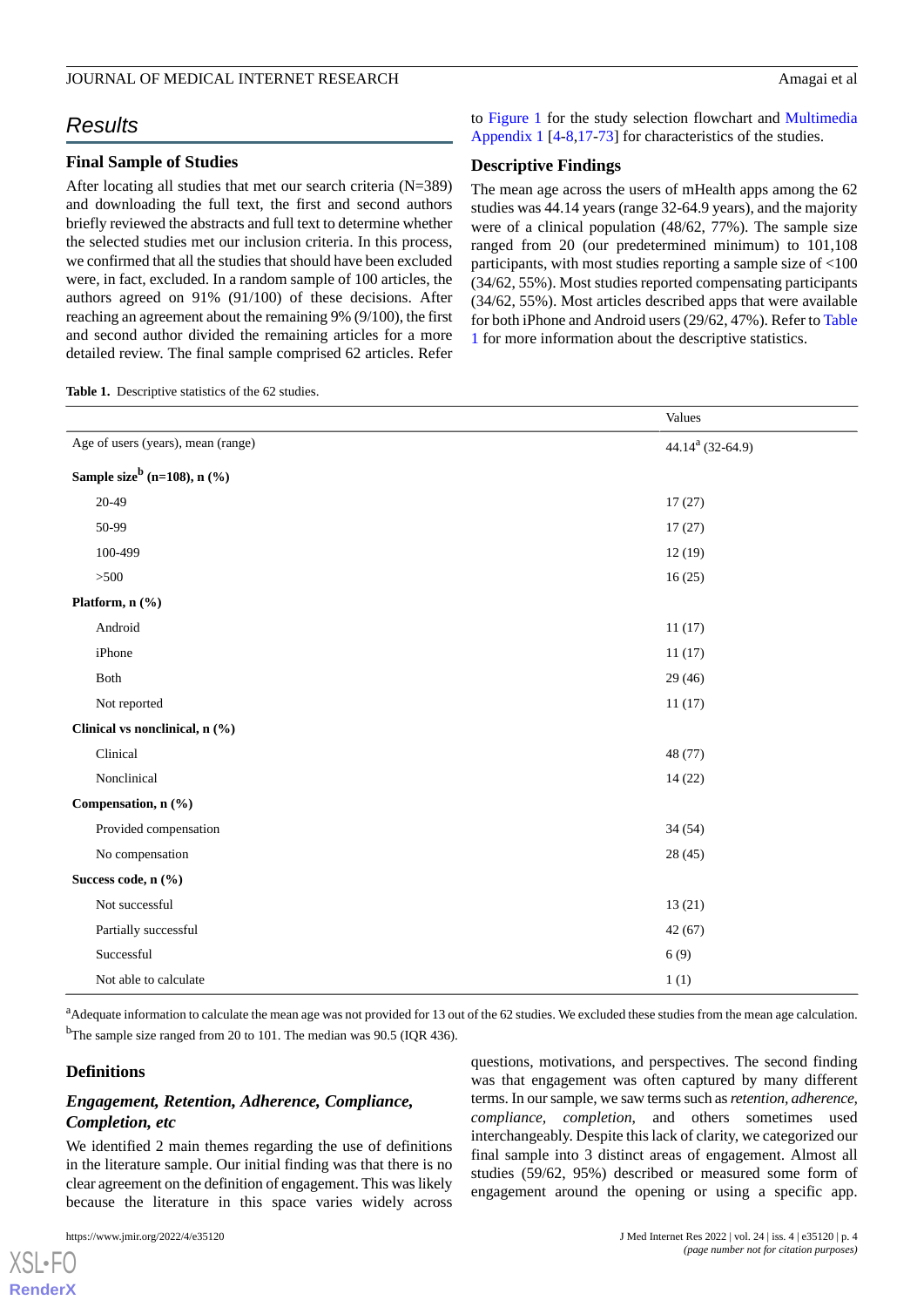Depending on the interface of the app being studied, this open or use definition encompasses nearly any type of app interaction. In some cases, the number of app opens and duration of time spent were collected via a backend system, whereas for others, the data that users logged within the app were part of this definition. The 3 articles that did not fit our open or use category relied on self-reported use of the app or measuring the completion of intervention activities from the app.

#### *Success*

We asked about the extent to which the research was successful in maintaining participant engagement. Regardless of the term used for engagement or retention, we defined success as the percentage of participants with complete data from the initial sample after an intervention. We defined a *Success Code* variable with 3 categories based on information from the mean and SD. Percentages below the mean minus one SD were considered *not successful* and percentages above the mean plus one SD were considered *successful*. Everything else in between was considered *partially successful* (42/62, 68%). Only 19% (12/62) were considered not successful and 3% (2/62) could not be calculated because they relied on self-reported app use.

Simultaneously, we developed a binomial regression model to examine the factors that could affect retention. The outcome of our binomial regression model was the proportion of complete data from the final sample. The model was weighted on the sample size of the studies. [Table 2](#page-4-0) shows the odds ratio estimates and CIs from the binomial regression model. For any given participant, it is more likely that they will not be retained than they will be retained. Furthermore, participants with a clinical condition of interest were 4 times more likely to stay in the study than those who did not. Moreover, participants who were compensated were 10 times more likely to stay in the study than those who were not compensated.

<span id="page-4-0"></span>

| Table 2. Results from the binomial regression model. |  |
|------------------------------------------------------|--|
|------------------------------------------------------|--|

|              | Odds ratio (95% CI)               |
|--------------|-----------------------------------|
| Intercept    | $0.09^a$ (0.093-0.094)            |
| Clinical     | $4.34^a$ (4.16-4.52)              |
| Compensation | $10.32^{\text{a}} (9.48 - 11.25)$ |

 ${}^{a}P<.001$ .

# **Qualitative Findings**

Our qualitative findings represent the recurring themes around engagement listed in the findings, discussion, limitations, or conclusions sections of the articles. To be considered a stand-alone theme, the concept must have appeared in at least two independent studies in our sample.

#### *Support Themes*

We identified 3 major themes (ie, app affordances, successful recruitment, and low barriers to entry) that researchers mentioned that might have kept the participants engaged in their mHealth apps. Even if the article in the sample did not specifically use these supports, we noted where researchers recommended more work to address these supports in future research.

# *App Affordances*

Affordances are "the quality or property of an object that defines its possible uses or makes clear how it can or should be used" [[74\]](#page-10-1). In the technology space, this word is often used to describe the possibilities of specific actions that software or hardware allows. On the level of the app being studied (either compared with business-as-usual, another app, or something else altogether), there were several affordances that made research participants more engaged or more likely to stay engaged across the study span. One such factor was gamification. According to Fernandez et al [[57\]](#page-9-0), "Gamification or the use of game design elements (badges, leaderboards, rewards, and avatars) can help maintain user engagement." Very few studies have actually implemented gamification, but this theme was often mentioned as a possibility for future research to evaluate. Approximately

one-quarter of our sample mentioned gamification as a future tool for promoting or sustaining engagement in a given mHealth app.

Although it was sometimes an area of interest in its own right, most articles mentioned some level of app reminders, feedback, or notifications that promoted engagement. Indeed, Bidargaddi et al [[22\]](#page-7-12) tested the effect of timing on weekends versus weekdays and found that users were most likely to engage with the app within 24 hours if prompted midday on the weekend. It is clear that reminders or other feedback through notifications was a supportive element for producing more engagement and less retention.

Approximately half of the articles mentioned some form of social support provided by coaches or peers within the app. Apps that included a coaching element, either from paraprofessionals, other participants, or the research study team, reported that this social support was critical for maintaining engagement throughout. One specific study by Mao et al [\[64](#page-10-2)] reported that 90% of participants who downloaded the app completed 4 months of coaching. This finding was likely because of a combination of participant-selected professional coaches who provided accountability and the social nature of the coaching relationship. In addition to social support, apps featuring tailored and personalized content were more likely to support engagement and adherence to the study.

#### *Successful Recruitment*

A total of 2 subthemes were drawn from the discussion of recruitment as support for engagement: recruiting highly motivated niche groups and providing some type of motivator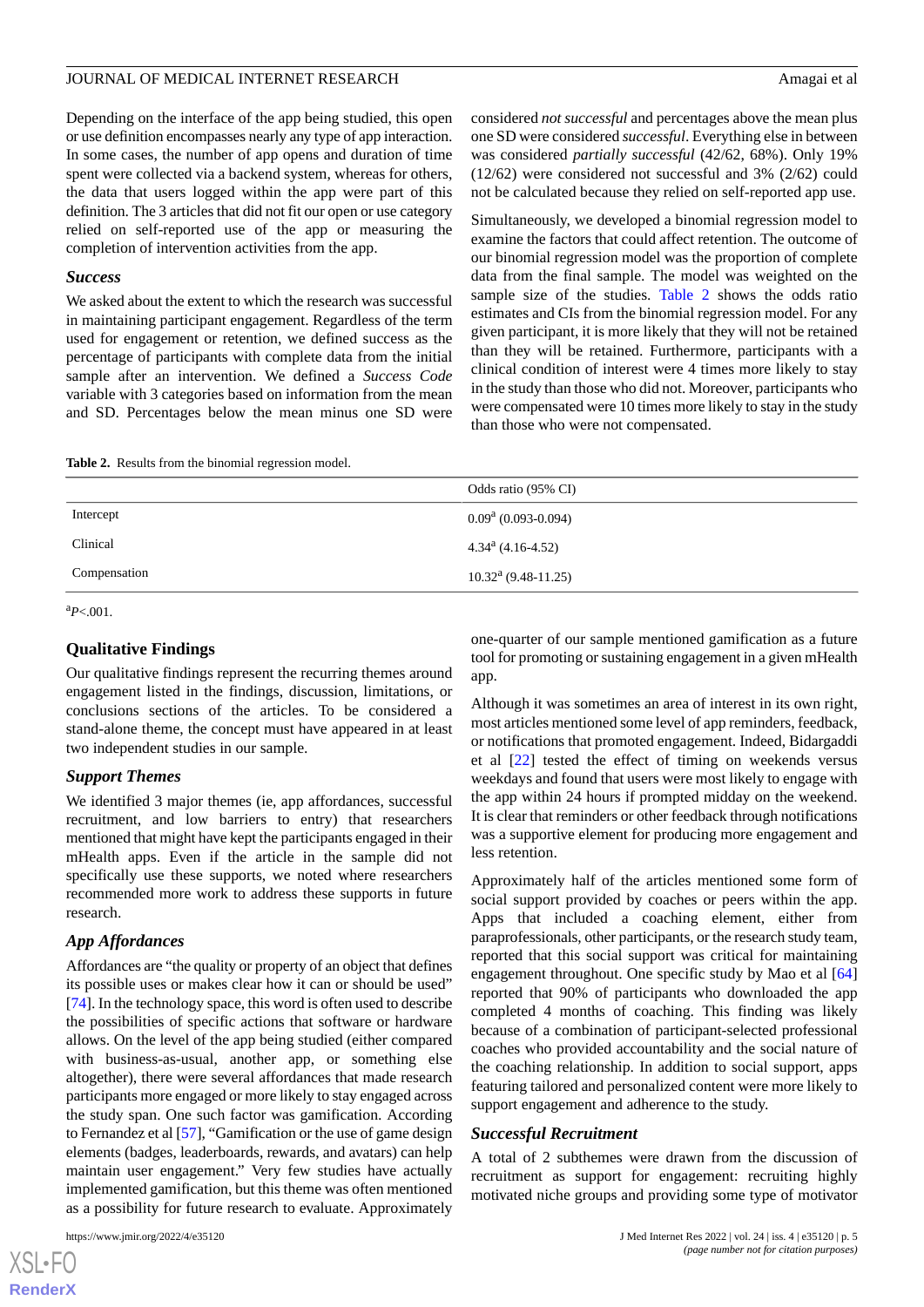in the form of either an incentive or a compensation. mHealth apps that were focused on a niche or highly motivated group of users tended to be more successful in engaging participants over the course of the study. For example, mHealth apps created to support smoking cessation for adult smokers were more likely to be successful when participants were already highly motivated to stop smoking (eg, [\[18](#page-7-13),[40](#page-8-0)[,72](#page-10-3)]). Most studies also mentioned either some form of compensation or other incentives or motivators that could engage more study participants for a longer period. More than half of the studies mentioned providing some type of compensation. Several articles mentioned that there was also a necessary balance needed to use compensation effectively. Providing *too little* incentive might make participants less compelled to continue in the research, but at the same time, providing *too much* incentive could also backfire by reducing their intrinsic motivation to continue. This balance continues to be important for researchers to consider moving forward.

#### *Low Barriers to Entry*

Related to both app affordances and recruitment strategies, another subtheme that emerged was apps with extremely low barriers to entry. This theme was best described by McConnell et al [\[7](#page-7-2)] in the MyHeart Counts Study. Their app was based on Apple's ResearchKit and enabled nearly 50,000 participants to register and provide consent for research. By launching a free app on smartphones, the authors stated "...the bar for entry to this study was much lower than that for equivalent studies performed using in-person visits. This lowering has the demonstrated advantage that many people consented..." Several other large-scale studies developed using ResearchKit had the advantage of recruiting and enrolling several thousands of participants [[75](#page-10-4)]. This initial engagement was noted as a benefit, but as we learned later, such a low barrier to entry also often meant a low barrier to exit.

## *Barrier Themes*

Researchers have also mentioned barriers that might diminish participant engagement. Here, we also noted barriers that were addressed in the discussion or limitations section of the articles, even though they were not actively described in the measures or results. These themes were described as (1) the lack of support codes; (2) low barriers to exit; (3) technical difficulties in using the app; and (4) somewhat counterintuitively, the usefulness of an app.

# *Lack of Support Features*

Most barriers, either explicitly described or implied, were those that counteracted the support features. Articles routinely mentioned the lack of app affordances and recruitment success. Research involving apps without gamification, notifications of some sort, or support from peers or coaches was more likely to mention these as potential rationales for poor engagement and areas that could be improved in the future. A similar phenomenon was found in terms of recruitment strategies, where lack of compensation or having a niche group for the app were regularly noted as barriers to retention.

## *Low Barriers to Exit*

In the same manner that large smartphone-based studies using the ResearchKit format provided a low barrier to entry, they

[XSL](http://www.w3.org/Style/XSL)•FO **[RenderX](http://www.renderx.com/)** also provided an equally low barrier to exit. For example, the MyHeart Counts Study further noted that when there is a low barrier to entry, there is a "notable disadvantage that those individuals are by definition less invested in the study and thus less likely to complete all portions" [[7\]](#page-7-2). Almost all the apps available from ResearchKit in our sample represent the highest end of the sample size; however, none of the studies received even a partially successful code in our analysis.

#### *Technical Difficulties*

Articles that mentioned occasional glitches or *bugs* in the use of their apps were also likely to describe technical difficulties as a reason for lack of engagement. One study explicitly mentioned the use of the research support team to troubleshoot any technical difficulties for users [[35\]](#page-8-1), but most articles did not mention how they handled technology support requests. It is likely that some of the technical difficulties could have been on the app side, especially when the apps tested were in a pilot or beta form, but it is also possible that the participants had their own technical difficulties. None of the studies we evaluated performed any kind of pretest to measure participant comfort or familiarity with apps in general or apps similar to the one being studied. Generally, participants who were young adults or middle-aged were assumed to be good with technology overall. In addition, despite nearly a third of the articles mentioning usability and feasibility as a main investigation, only 5 studies mentioned participant results from the System Usability Scale [[76\]](#page-10-5), a standardized measure of usability frequently included in the human-computer interaction research space. Otherwise, usability and feasibility analyses were conducted on a study-by-study basis.

## *Usefulness of App*

Although it may seem counterintuitive, apps that were extremely useful for participants were also some of the apps anecdotally deemed poor at engagement. For example, participants who successfully quit smoking while using a smoking cessation app generally had poor engagement in the long term. Indeed, if an app *works*, or achieves what it is meant to achieve, and does not offer some kind of regular check-in or maintenance program, it may be reasonable that participants taper the use of the app. In these cases, reduced engagement is a sign of success rather than failure and could actually be considered the goal of the app.

# *Discussion*

#### **Principal Findings**

This study synthesizes the literature on mHealth apps and the engagement strategies. As mHealth apps continue to grow in popularity and research in this space follows that trend, researchers need to identify what made participants *stay* engaged in the app or studies with the app.

Our review found that most (48/62, 77%) studies were at least partially successful in maintaining participant engagement throughout. Many of these successes were because of the support features of the research or app and the lack of barriers to entry. We determined the categories of strategies that support or detract from engagement. We identified particular elements of the app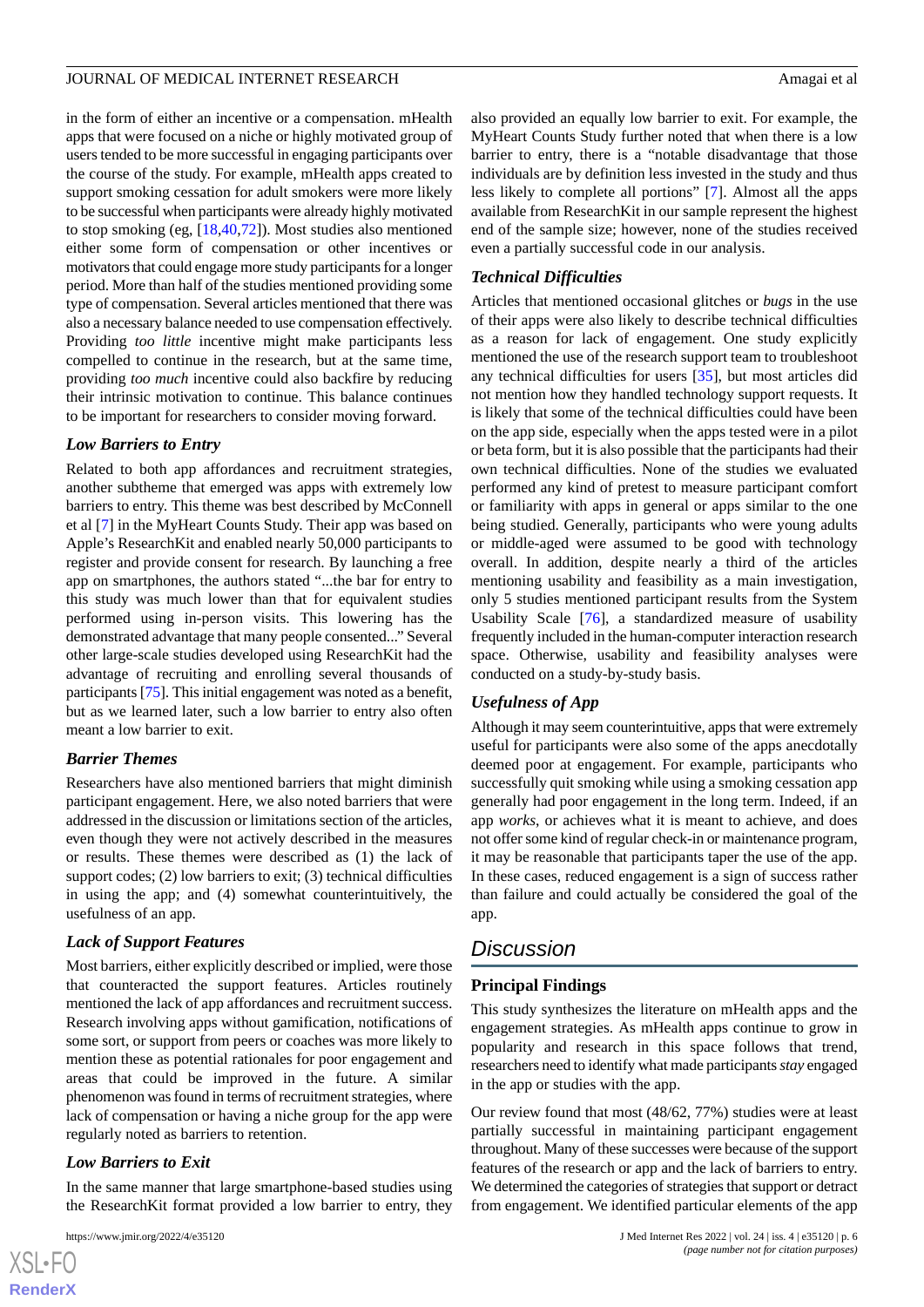(eg, feedback, appropriate reminders, and in-app support from peers or coaches) and strategies for research that promote retention (eg, compensation and niche samples) as well as those that do not support retention (eg, lack of support features, technical difficulties, and usefulness of app). Research on the massive population-level ResearchKit apps appeared in both cases, using both successful and unsuccessful engagement and retention techniques. Although low barriers to initial entry could allow thousands of participants to be recruited, the same features also functioned as low barriers to exit. Recruiting a large number of participants is certainly beneficial, but that benefit may be substantially reduced if retention is poor. Future research should consider how to better balance these needs and incorporate factors such as clinical status, referral from providers, and compensation into recruitment plans for population-level apps.

This study used a binomial regression model to assess whether having a clinical condition of interest or receiving compensation affects retention rates. The empirical outcomes of the binomial regression model revealed that (1) any participant is more likely to not be retained than to be retained, (2) participants who have the same clinical condition targeted by the study are 4.33 times more likely to stay in the study than participants who do not have the same clinical condition targeted by the study, and (3) participants receiving compensation are 10.32 times more likely to stay in the study than participants who do not receive compensation. These findings, in line with previous research [[10\]](#page-7-5), demonstrate that retaining participants is a true challenge for studies using mHealth apps. Unlike that study [[10\]](#page-7-5), we were unable to incorporate clinician referral and age as part of our model because of inconsistent reporting in the articles. Although we planned to include other factors of interest, such as participant gender, income level, years of education, and smartphone platform type, the inconsistent reporting across studies made it challenging to accurately compare these variables. We also recognize that our definition of *success* relies on a normal distribution rather than some other indicator, which might be more appropriate for research with mobile apps that are still in their infancy. To summarize, scientists and researchers must consider different strategies to incentivize and encourage participant retention.

Of course, there is a balance when it comes to successful recruitment strategies, specifically compensation and niche groups. Strong participant engagement or retention may not

#### <span id="page-6-2"></span>**Conflicts of Interest**

None declared.

#### <span id="page-6-0"></span>**Multimedia Appendix 1**

<span id="page-6-1"></span>Study characteristics of the 62 articles. [[DOCX File , 29 KB](https://jmir.org/api/download?alt_name=jmir_v24i4e35120_app1.docx&filename=f435e2520c24d1579b56bb0895941efc.docx)-[Multimedia Appendix 1\]](https://jmir.org/api/download?alt_name=jmir_v24i4e35120_app1.docx&filename=f435e2520c24d1579b56bb0895941efc.docx)

#### **References**

[XSL](http://www.w3.org/Style/XSL)•FO **[RenderX](http://www.renderx.com/)**

- 1. Mobile fact sheet. Pew Research Center. 2019. URL: <https://www.pewresearch.org/internet/fact-sheet/mobile/> [accessed] 2022-04-07]
- 2. Grand View Research. 2021. URL: [https://www.marketresearch.com/Grand-View-Research-v4060/](https://www.marketresearch.com/Grand-View-Research-v4060/mHealth-Size-Share-Trends-Component-14163316/) [mHealth-Size-Share-Trends-Component-14163316/](https://www.marketresearch.com/Grand-View-Research-v4060/mHealth-Size-Share-Trends-Component-14163316/) [accessed 2022-04-07]

accurately demonstrate the effectiveness of an app if the participants are overly compensated. Likewise, recruiting a niche group that is highly motivated to use a particular app presents a selection bias and leads to a lack of generalizability of the evaluation findings. Researchers and industry alike would do well to consider this balance when implementing studies using mHealth apps.

#### **Limitations**

Although we offer new insights into mHealth apps and participant engagement, this study has some limitations. First, as a systematic review, we were unable to make claims about all studies on apps. Owing to the file drawer phenomenon and our use of only peer-reviewed published articles, we do not report any studies that might have found null results, even though they might have described *different* interesting supports and barriers for engagement. Therefore, we encourage readers to refrain from generalizations about research on all mHealth apps. Second, we initially extracted information about the diversity of the sample; however, not all articles were clear about the diversity and the possible limitations of their own samples. Unfortunately, we were unable to describe these features in detail, as it is a critical area for more scholarship. Future research should consider the diversity in the demographics of published articles on mHealth apps and provide guidance about that.

### **Implications**

We recommend that future mHealth apps consider potential support and barriers to participant engagement. Although the promise of moving health experiences onto the devices that people are currently using is great, many of the same barriers to participant engagement still exist and should be considered before moving research onto smartphone administration exclusively.

#### **Conclusions**

Retaining participants is a ubiquitous challenge for studies using mHealth apps. Despite the continued success of mHealth apps in the research sphere, there are many barriers to participant retention and long-term engagement. The insights from this review will help inform future studies about the potential different strategies and factors to consider and improve mHealth app engagement and retention.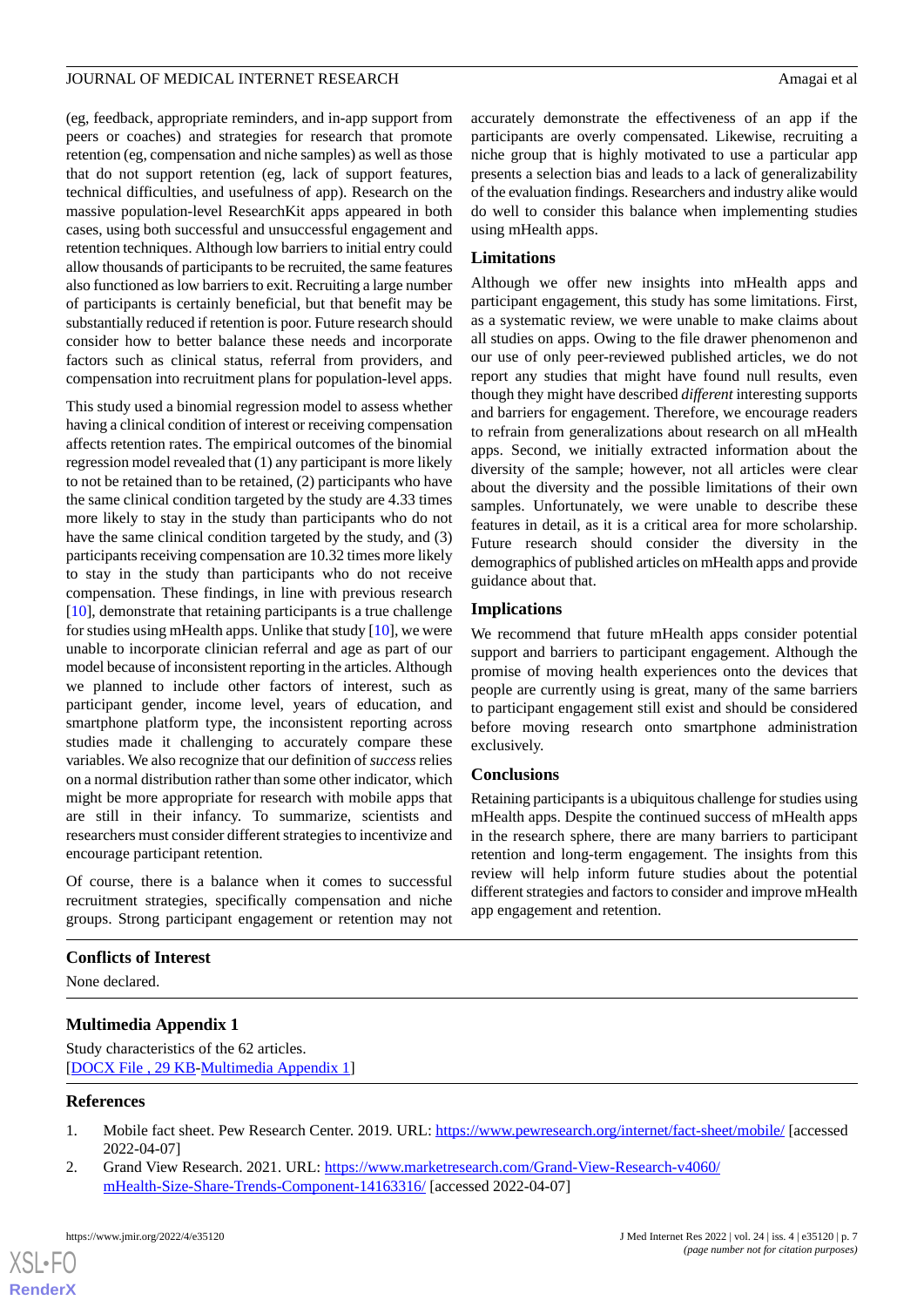- <span id="page-7-0"></span>3. Almalki M, Giannicchi A. Health apps for combating COVID-19: descriptive review and taxonomy. JMIR Mhealth Uhealth 2021 Mar 02;9(3):e24322 [[FREE Full text](https://mhealth.jmir.org/2021/3/e24322/)] [doi: [10.2196/24322\]](http://dx.doi.org/10.2196/24322) [Medline: [33626017](http://www.ncbi.nlm.nih.gov/entrez/query.fcgi?cmd=Retrieve&db=PubMed&list_uids=33626017&dopt=Abstract)]
- <span id="page-7-1"></span>4. Chan YF, Bot BM, Zweig M, Tignor N, Ma W, Suver C, et al. The asthma mobile health study, smartphone data collected using ResearchKit. Sci Data 2018 May 22;5:180096 [[FREE Full text\]](https://doi.org/10.1038/sdata.2018.96) [doi: [10.1038/sdata.2018.96\]](http://dx.doi.org/10.1038/sdata.2018.96) [Medline: [29786695\]](http://www.ncbi.nlm.nih.gov/entrez/query.fcgi?cmd=Retrieve&db=PubMed&list_uids=29786695&dopt=Abstract)
- 5. Chan YF, Wang P, Rogers L, Tignor N, Zweig M, Hershman SG, et al. The Asthma Mobile Health Study, a large-scale clinical observational study using ResearchKit. Nat Biotechnol 2017 Apr;35(4):354-362 [\[FREE Full text\]](http://europepmc.org/abstract/MED/28288104) [doi: [10.1038/nbt.3826](http://dx.doi.org/10.1038/nbt.3826)] [Medline: [28288104\]](http://www.ncbi.nlm.nih.gov/entrez/query.fcgi?cmd=Retrieve&db=PubMed&list_uids=28288104&dopt=Abstract)
- <span id="page-7-2"></span>6. Doerr M, Maguire Truong A, Bot BM, Wilbanks J, Suver C, Mangravite LM. Formative evaluation of participant experience with mobile eConsent in the app-mediated Parkinson mPower study: a mixed methods study. JMIR Mhealth Uhealth 2017 Feb 16;5(2):e14 [\[FREE Full text\]](https://mhealth.jmir.org/2017/2/e14/) [doi: [10.2196/mhealth.6521](http://dx.doi.org/10.2196/mhealth.6521)] [Medline: [28209557\]](http://www.ncbi.nlm.nih.gov/entrez/query.fcgi?cmd=Retrieve&db=PubMed&list_uids=28209557&dopt=Abstract)
- <span id="page-7-3"></span>7. McConnell MV, Shcherbina A, Pavlovic A, Homburger JR, Goldfeder RL, Waggot D, et al. Feasibility of obtaining measures of lifestyle from a smartphone app: the MyHeart counts cardiovascular health study. JAMA Cardiol 2017 Jan 01;2(1):67-76. [doi: [10.1001/jamacardio.2016.4395\]](http://dx.doi.org/10.1001/jamacardio.2016.4395) [Medline: [27973671](http://www.ncbi.nlm.nih.gov/entrez/query.fcgi?cmd=Retrieve&db=PubMed&list_uids=27973671&dopt=Abstract)]
- <span id="page-7-4"></span>8. Hershman SG, Bot BM, Shcherbina A, Doerr M, Moayedi Y, Pavlovic A, et al. Physical activity, sleep and cardiovascular health data for 50,000 individuals from the MyHeart Counts Study. Sci Data 2019 Apr 11;6(1):24 [\[FREE Full text\]](https://doi.org/10.1038/s41597-019-0016-7) [doi: [10.1038/s41597-019-0016-7\]](http://dx.doi.org/10.1038/s41597-019-0016-7) [Medline: [30975992](http://www.ncbi.nlm.nih.gov/entrez/query.fcgi?cmd=Retrieve&db=PubMed&list_uids=30975992&dopt=Abstract)]
- <span id="page-7-5"></span>9. Team Localytics. Mobile App Retention Rate: What's a Good Retention Rate? Upland Software. 2021. URL: [https:/](https://uplandsoftware.com/localytics/resources/blog/mobile-apps-whats-a-good-retention-rate/) [/uplandsoftware.com/localytics/resources/blog/mobile-apps-whats-a-good-retention-rate/](https://uplandsoftware.com/localytics/resources/blog/mobile-apps-whats-a-good-retention-rate/) [accessed 2022-04-07]
- <span id="page-7-6"></span>10. Pratap A, Neto EC, Snyder P, Stepnowsky C, Elhadad N, Grant D, et al. Indicators of retention in remote digital health studies: a cross-study evaluation of 100,000 participants. NPJ Digit Med 2020 Feb;3:21 [[FREE Full text](https://doi.org/10.1038/s41746-020-0224-8)] [doi: [10.1038/s41746-020-0224-8\]](http://dx.doi.org/10.1038/s41746-020-0224-8) [Medline: [32128451](http://www.ncbi.nlm.nih.gov/entrez/query.fcgi?cmd=Retrieve&db=PubMed&list_uids=32128451&dopt=Abstract)]
- 11. Chu KH, Matheny SJ, Escobar-Viera CG, Wessel C, Notier AE, Davis EM. Smartphone health apps for tobacco Cessation: a systematic review. Addict Behav 2021 Jan;112:106616 [[FREE Full text\]](http://europepmc.org/abstract/MED/32932102) [doi: [10.1016/j.addbeh.2020.106616\]](http://dx.doi.org/10.1016/j.addbeh.2020.106616) [Medline: [32932102](http://www.ncbi.nlm.nih.gov/entrez/query.fcgi?cmd=Retrieve&db=PubMed&list_uids=32932102&dopt=Abstract)]
- <span id="page-7-8"></span><span id="page-7-7"></span>12. Druce KL, Dixon WG, McBeth J. Maximizing engagement in mobile health studies: lessons learned and future directions. Rheum Dis Clin North Am 2019 May;45(2):159-172 [\[FREE Full text](https://linkinghub.elsevier.com/retrieve/pii/S0889-857X(19)30004-3)] [doi: [10.1016/j.rdc.2019.01.004](http://dx.doi.org/10.1016/j.rdc.2019.01.004)] [Medline: [30952390\]](http://www.ncbi.nlm.nih.gov/entrez/query.fcgi?cmd=Retrieve&db=PubMed&list_uids=30952390&dopt=Abstract)
- 13. Torous J, Lipschitz J, Ng M, Firth J. Dropout rates in clinical trials of smartphone apps for depressive symptoms: a systematic review and meta-analysis. J Affect Disord 2020 Feb 15;263:413-419. [doi: [10.1016/j.jad.2019.11.167](http://dx.doi.org/10.1016/j.jad.2019.11.167)] [Medline: [31969272\]](http://www.ncbi.nlm.nih.gov/entrez/query.fcgi?cmd=Retrieve&db=PubMed&list_uids=31969272&dopt=Abstract)
- <span id="page-7-9"></span>14. Moher D, Liberati A, Tetzlaff J, Altman DG, PRISMA Group. Preferred reporting items for systematic reviews and meta-analyses: the PRISMA statement. PLoS Med 2009 Jul 21;6(7):e1000097 [[FREE Full text](https://dx.plos.org/10.1371/journal.pmed.1000097)] [doi: [10.1371/journal.pmed.1000097](http://dx.doi.org/10.1371/journal.pmed.1000097)] [Medline: [19621072](http://www.ncbi.nlm.nih.gov/entrez/query.fcgi?cmd=Retrieve&db=PubMed&list_uids=19621072&dopt=Abstract)]
- <span id="page-7-10"></span>15. Mays N, Pope C, Popay J. Systematically reviewing qualitative and quantitative evidence to inform management and policy-making in the health field. J Health Serv Res Policy 2005 Jul;10 Suppl 1:6-20. [doi: [10.1258/1355819054308576](http://dx.doi.org/10.1258/1355819054308576)] [Medline: [16053580](http://www.ncbi.nlm.nih.gov/entrez/query.fcgi?cmd=Retrieve&db=PubMed&list_uids=16053580&dopt=Abstract)]
- <span id="page-7-13"></span><span id="page-7-11"></span>16. Saunders B, Sim J, Kingstone T, Baker S, Waterfield J, Bartlam B, et al. Saturation in qualitative research: exploring its conceptualization and operationalization. Qual Quant 2018;52(4):1893-1907 [[FREE Full text](http://europepmc.org/abstract/MED/29937585)] [doi: [10.1007/s11135-017-0574-8\]](http://dx.doi.org/10.1007/s11135-017-0574-8) [Medline: [29937585](http://www.ncbi.nlm.nih.gov/entrez/query.fcgi?cmd=Retrieve&db=PubMed&list_uids=29937585&dopt=Abstract)]
- 17. Purkayastha S, Addepally SA, Bucher S. Engagement and usability of a cognitive behavioral therapy mobile app compared with web-based cognitive behavioral therapy among college students: randomized heuristic trial. JMIR Hum Factors 2020 Feb 03;7(1):e14146 [[FREE Full text\]](https://humanfactors.jmir.org/2020/1/e14146/) [doi: [10.2196/14146](http://dx.doi.org/10.2196/14146)] [Medline: [32012043](http://www.ncbi.nlm.nih.gov/entrez/query.fcgi?cmd=Retrieve&db=PubMed&list_uids=32012043&dopt=Abstract)]
- 18. Marler JD, Fujii CA, Utley DS, Tesfamariam LJ, Galanko JA, Patrick H. Initial assessment of a comprehensive digital smoking cessation program that incorporates a mobile app, breath sensor, and coaching: cohort study. JMIR Mhealth Uhealth 2019 Feb 04;7(2):e12609 [\[FREE Full text\]](https://mhealth.jmir.org/2019/2/e12609/) [doi: [10.2196/12609](http://dx.doi.org/10.2196/12609)] [Medline: [30670372\]](http://www.ncbi.nlm.nih.gov/entrez/query.fcgi?cmd=Retrieve&db=PubMed&list_uids=30670372&dopt=Abstract)
- 19. Patrick H, Fujii CA, Glaser DB, Utley DS, Marler JD. A comprehensive digital program for smoking cessation: assessing feasibility in a single-group cohort study. JMIR Mhealth Uhealth 2018 Dec 18;6(12):e11708 [\[FREE Full text\]](https://mhealth.jmir.org/2018/12/e11708/) [doi: [10.2196/11708\]](http://dx.doi.org/10.2196/11708) [Medline: [30563807\]](http://www.ncbi.nlm.nih.gov/entrez/query.fcgi?cmd=Retrieve&db=PubMed&list_uids=30563807&dopt=Abstract)
- <span id="page-7-12"></span>20. Huberty J, Green J, Glissmann C, Larkey L, Puzia M, Lee C. Efficacy of the mindfulness meditation mobile app "Calm" to reduce stress among college students: randomized controlled trial. JMIR Mhealth Uhealth 2019 Jun 25;7(6):e14273 [[FREE Full text](https://mhealth.jmir.org/2019/6/e14273/)] [doi: [10.2196/14273\]](http://dx.doi.org/10.2196/14273) [Medline: [31237569\]](http://www.ncbi.nlm.nih.gov/entrez/query.fcgi?cmd=Retrieve&db=PubMed&list_uids=31237569&dopt=Abstract)
- 21. Sittig S, Wang J, Iyengar S, Myneni S, Franklin A. Incorporating behavioral trigger messages into a mobile health app for chronic disease management: randomized clinical feasibility trial in diabetes. JMIR Mhealth Uhealth 2020 Mar 16;8(3):e15927 [[FREE Full text](https://mhealth.jmir.org/2020/3/e15927/)] [doi: [10.2196/15927\]](http://dx.doi.org/10.2196/15927) [Medline: [32175908\]](http://www.ncbi.nlm.nih.gov/entrez/query.fcgi?cmd=Retrieve&db=PubMed&list_uids=32175908&dopt=Abstract)
- 22. Bidargaddi N, Almirall D, Murphy S, Nahum-Shani I, Kovalcik M, Pituch T, et al. To prompt or not to prompt? A microrandomized trial of time-varying push notifications to increase proximal engagement with a mobile health app. JMIR Mhealth Uhealth 2018 Nov 29;6(11):e10123 [\[FREE Full text\]](https://mhealth.jmir.org/2018/11/e10123/) [doi: [10.2196/10123\]](http://dx.doi.org/10.2196/10123) [Medline: [30497999\]](http://www.ncbi.nlm.nih.gov/entrez/query.fcgi?cmd=Retrieve&db=PubMed&list_uids=30497999&dopt=Abstract)
- 23. Selter A, Tsangouri C, Ali SB, Freed D, Vatchinsky A, Kizer J, et al. An mHealth app for self-management of chronic lower back pain (Limbr): pilot study. JMIR Mhealth Uhealth 2018 Sep 17;6(9):e179 [\[FREE Full text\]](https://mhealth.jmir.org/2018/9/e179/) [doi: [10.2196/mhealth.8256](http://dx.doi.org/10.2196/mhealth.8256)] [Medline: [30224333](http://www.ncbi.nlm.nih.gov/entrez/query.fcgi?cmd=Retrieve&db=PubMed&list_uids=30224333&dopt=Abstract)]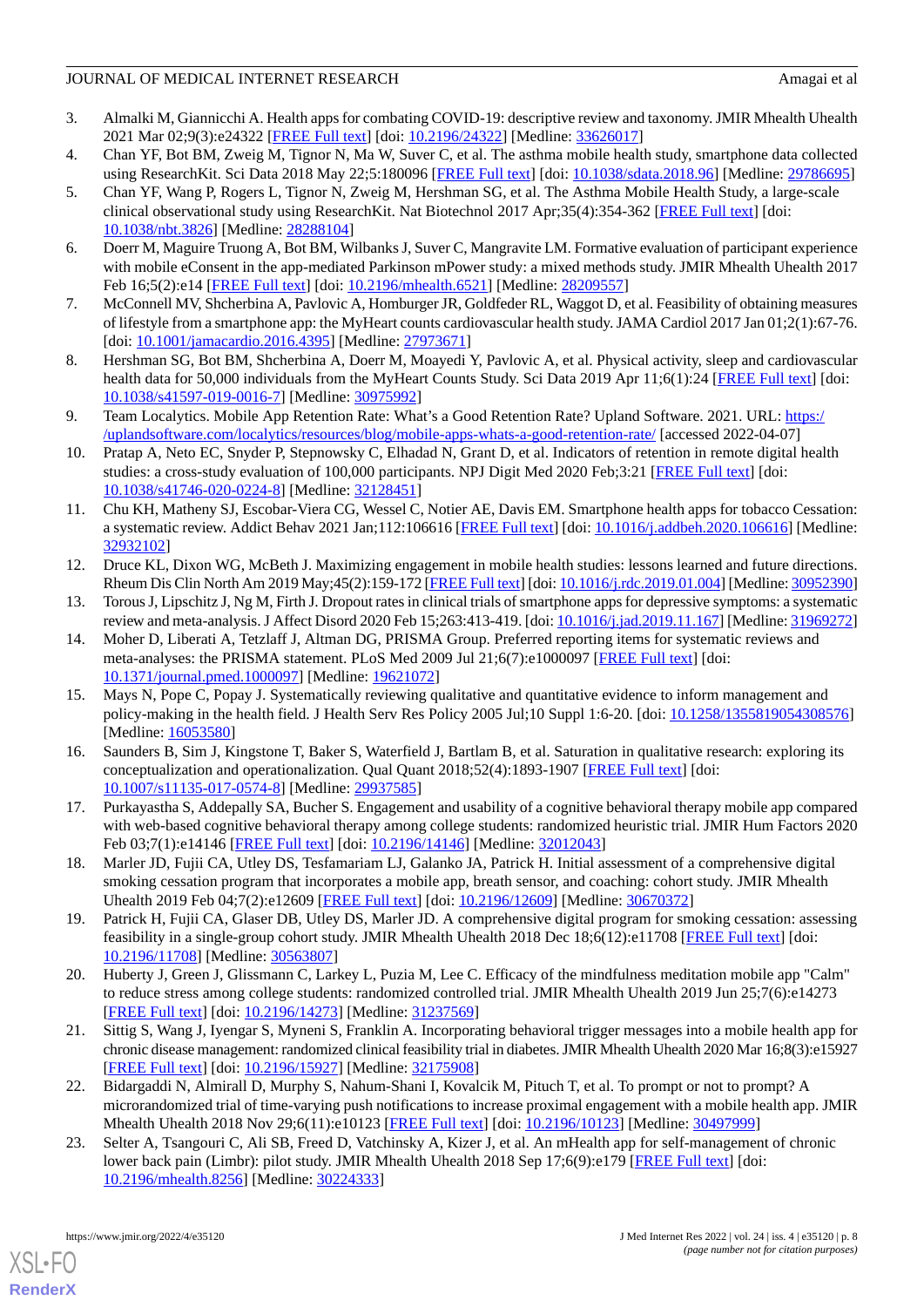- 24. Dahne J, Lejuez CW, Diaz VA, Player MS, Kustanowitz J, Felton JW, et al. Pilot randomized trial of a self-help behavioral activation mobile app for utilization in primary care. Behav Ther 2019 Jul;50(4):817-827 [\[FREE Full text\]](http://europepmc.org/abstract/MED/31208690) [doi: [10.1016/j.beth.2018.12.003\]](http://dx.doi.org/10.1016/j.beth.2018.12.003) [Medline: [31208690\]](http://www.ncbi.nlm.nih.gov/entrez/query.fcgi?cmd=Retrieve&db=PubMed&list_uids=31208690&dopt=Abstract)
- 25. Shah S, Kemp JM, Kvedar JC, Gracey LE. A feasibility study of the burden of disease of atopic dermatitis using a smartphone research application, myEczema. Int J Womens Dermatol 2020 Dec;6(5):424-428 [[FREE Full text](https://linkinghub.elsevier.com/retrieve/pii/S2352-6475(20)30127-1)] [doi: [10.1016/j.ijwd.2020.08.001](http://dx.doi.org/10.1016/j.ijwd.2020.08.001)] [Medline: [33898712](http://www.ncbi.nlm.nih.gov/entrez/query.fcgi?cmd=Retrieve&db=PubMed&list_uids=33898712&dopt=Abstract)]
- 26. Shcherbina A, Hershman SG, Lazzeroni L, King AC, O'Sullivan JW, Hekler E, et al. The effect of digital physical activity interventions on daily step count: a randomised controlled crossover substudy of the MyHeart Counts Cardiovascular Health Study. Lancet Digit Health 2019 Nov;1(7):e344-e352 [[FREE Full text](https://linkinghub.elsevier.com/retrieve/pii/S2589-7500(19)30129-3)] [doi: [10.1016/S2589-7500\(19\)30129-3\]](http://dx.doi.org/10.1016/S2589-7500(19)30129-3) [Medline: [33323209](http://www.ncbi.nlm.nih.gov/entrez/query.fcgi?cmd=Retrieve&db=PubMed&list_uids=33323209&dopt=Abstract)]
- 27. Iacoviello BM, Steinerman JR, Klein DB, Silver TL, Berger AG, Luo SX, et al. Clickotine, a personalized smartphone app for smoking cessation: initial evaluation. JMIR Mhealth Uhealth 2017 Apr 25;5(4):e56 [[FREE Full text](https://mhealth.jmir.org/2017/4/e56/)] [doi: [10.2196/mhealth.7226](http://dx.doi.org/10.2196/mhealth.7226)] [Medline: [28442453](http://www.ncbi.nlm.nih.gov/entrez/query.fcgi?cmd=Retrieve&db=PubMed&list_uids=28442453&dopt=Abstract)]
- 28. Arean PA, Hallgren KA, Jordan JT, Gazzaley A, Atkins DC, Heagerty PJ, et al. The use and effectiveness of mobile apps for depression: results from a fully remote clinical trial. J Med Internet Res 2016 Dec 20;18(12):e330 [[FREE Full text](https://www.jmir.org/2016/12/e330/)] [doi: [10.2196/jmir.6482\]](http://dx.doi.org/10.2196/jmir.6482) [Medline: [27998876\]](http://www.ncbi.nlm.nih.gov/entrez/query.fcgi?cmd=Retrieve&db=PubMed&list_uids=27998876&dopt=Abstract)
- 29. Bricker JB, Watson NL, Heffner JL, Sullivan B, Mull K, Kwon D, et al. A smartphone app designed to help cancer patients stop smoking: results from a pilot randomized trial on feasibility, acceptability, and effectiveness. JMIR Form Res 2020 Jan 17;4(1):e16652 [[FREE Full text](https://formative.jmir.org/2020/1/e16652/)] [doi: [10.2196/16652\]](http://dx.doi.org/10.2196/16652) [Medline: [31951215\]](http://www.ncbi.nlm.nih.gov/entrez/query.fcgi?cmd=Retrieve&db=PubMed&list_uids=31951215&dopt=Abstract)
- 30. Ben-Zeev D, Scherer EA, Gottlieb JD, Rotondi AJ, Brunette MF, Achtyes ED, et al. mHealth for schizophrenia: patient engagement with a mobile phone intervention following hospital discharge. JMIR Ment Health 2016 Jul 27;3(3):e34 [\[FREE](https://mental.jmir.org/2016/3/e34/) [Full text\]](https://mental.jmir.org/2016/3/e34/) [doi: [10.2196/mental.6348](http://dx.doi.org/10.2196/mental.6348)] [Medline: [27465803\]](http://www.ncbi.nlm.nih.gov/entrez/query.fcgi?cmd=Retrieve&db=PubMed&list_uids=27465803&dopt=Abstract)
- 31. Serrano KJ, Coa KI, Yu M, Wolff-Hughes DL, Atienza AA. Characterizing user engagement with health app data: a data mining approach. Transl Behav Med 2017 Jun;7(2):277-285 [[FREE Full text\]](http://europepmc.org/abstract/MED/28616846) [doi: [10.1007/s13142-017-0508-y](http://dx.doi.org/10.1007/s13142-017-0508-y)] [Medline: [28616846](http://www.ncbi.nlm.nih.gov/entrez/query.fcgi?cmd=Retrieve&db=PubMed&list_uids=28616846&dopt=Abstract)]
- 32. Zhang R, Nicholas J, Knapp AA, Graham AK, Gray E, Kwasny MJ, et al. Clinically meaningful use of mental health apps and its effects on depression: mixed methods study. J Med Internet Res 2019 Dec 20;21(12):e15644 [\[FREE Full text](https://www.jmir.org/2019/12/e15644/)] [doi: [10.2196/15644\]](http://dx.doi.org/10.2196/15644) [Medline: [31859682\]](http://www.ncbi.nlm.nih.gov/entrez/query.fcgi?cmd=Retrieve&db=PubMed&list_uids=31859682&dopt=Abstract)
- 33. Moberg C, Niles A, Beermann D. Guided self-help works: randomized waitlist controlled trial of Pacifica, a mobile app integrating cognitive behavioral therapy and mindfulness for stress, anxiety, and depression. J Med Internet Res 2019 Jun 08;21(6):e12556 [\[FREE Full text](https://www.jmir.org/2019/6/e12556/)] [doi: [10.2196/12556\]](http://dx.doi.org/10.2196/12556) [Medline: [31199319\]](http://www.ncbi.nlm.nih.gov/entrez/query.fcgi?cmd=Retrieve&db=PubMed&list_uids=31199319&dopt=Abstract)
- <span id="page-8-1"></span>34. Griauzde D, Kullgren JT, Liestenfeltz B, Ansari T, Johnson EH, Fedewa A, et al. A mobile phone-based program to promote healthy behaviors among adults with prediabetes who declined participation in free diabetes prevention programs: mixed-methods pilot randomized controlled trial. JMIR Mhealth Uhealth 2019 Jan 09;7(1):e11267 [[FREE Full text](https://mhealth.jmir.org/2019/1/e11267/)] [doi: [10.2196/11267\]](http://dx.doi.org/10.2196/11267) [Medline: [30626566\]](http://www.ncbi.nlm.nih.gov/entrez/query.fcgi?cmd=Retrieve&db=PubMed&list_uids=30626566&dopt=Abstract)
- 35. Ross EL, Jamison RN, Nicholls L, Perry BM, Nolen KD. Clinical integration of a smartphone app for patients with chronic pain: retrospective analysis of predictors of benefits and patient engagement between clinic visits. J Med Internet Res 2020 Apr 16;22(4):e16939 [\[FREE Full text\]](https://www.jmir.org/2020/4/e16939/) [doi: [10.2196/16939\]](http://dx.doi.org/10.2196/16939) [Medline: [32297871\]](http://www.ncbi.nlm.nih.gov/entrez/query.fcgi?cmd=Retrieve&db=PubMed&list_uids=32297871&dopt=Abstract)
- 36. Scott AR, Alore EA, Naik AD, Berger DH, Suliburk JW. Mixed-methods analysis of factors impacting use of a postoperative mHealth app. JMIR Mhealth Uhealth 2017 Feb 08;5(2):e11 [[FREE Full text](https://mhealth.jmir.org/2017/2/e11/)] [doi: [10.2196/mhealth.6728](http://dx.doi.org/10.2196/mhealth.6728)] [Medline: [28179215](http://www.ncbi.nlm.nih.gov/entrez/query.fcgi?cmd=Retrieve&db=PubMed&list_uids=28179215&dopt=Abstract)]
- 37. Gordon JS, Armin J, D Hingle M, Giacobbi Jr P, Cunningham JK, Johnson T, et al. Development and evaluation of the See Me Smoke-Free multi-behavioral mHealth app for women smokers. Transl Behav Med 2017 Jun;7(2):172-184 [\[FREE](http://europepmc.org/abstract/MED/28155107) [Full text\]](http://europepmc.org/abstract/MED/28155107) [doi: [10.1007/s13142-017-0463-7](http://dx.doi.org/10.1007/s13142-017-0463-7)] [Medline: [28155107](http://www.ncbi.nlm.nih.gov/entrez/query.fcgi?cmd=Retrieve&db=PubMed&list_uids=28155107&dopt=Abstract)]
- <span id="page-8-0"></span>38. Berman MA, Guthrie NL, Edwards KL, Appelbaum KJ, Njike VY, Eisenberg DM, et al. Change in glycemic control with use of a digital therapeutic in adults with type 2 diabetes: cohort study. JMIR Diabetes 2018 Feb 14;3(1):e4 [[FREE Full](https://diabetes.jmir.org/2018/1/e4/) [text](https://diabetes.jmir.org/2018/1/e4/)] [doi: [10.2196/diabetes.9591](http://dx.doi.org/10.2196/diabetes.9591)] [Medline: [30291074\]](http://www.ncbi.nlm.nih.gov/entrez/query.fcgi?cmd=Retrieve&db=PubMed&list_uids=30291074&dopt=Abstract)
- 39. Michaelides A, Major J, Pienkosz Jr E, Wood M, Kim Y, Toro-Ramos T. Usefulness of a novel mobile diabetes prevention program delivery platform with human coaching: 65-week observational follow-up. JMIR Mhealth Uhealth 2018 May 03;6(5):e93 [\[FREE Full text](https://mhealth.jmir.org/2018/5/e93/)] [doi: [10.2196/mhealth.9161\]](http://dx.doi.org/10.2196/mhealth.9161) [Medline: [29724709](http://www.ncbi.nlm.nih.gov/entrez/query.fcgi?cmd=Retrieve&db=PubMed&list_uids=29724709&dopt=Abstract)]
- 40. Bruno M, Wright M, Baker CL, Emir B, Carda E, Clausen M, et al. Mobile app usage patterns of patients prescribed a smoking cessation medicine: prospective observational study. JMIR Mhealth Uhealth 2018 Apr 17;6(4):e97 [\[FREE Full](https://mhealth.jmir.org/2018/4/e97/) [text](https://mhealth.jmir.org/2018/4/e97/)] [doi: [10.2196/mhealth.9115\]](http://dx.doi.org/10.2196/mhealth.9115) [Medline: [29666043](http://www.ncbi.nlm.nih.gov/entrez/query.fcgi?cmd=Retrieve&db=PubMed&list_uids=29666043&dopt=Abstract)]
- 41. Petersen CL, Weeks WB, Norin O, Weinstein JN. Development and implementation of a person-centered, technology-enhanced care model for managing chronic conditions: cohort study. JMIR Mhealth Uhealth 2019 Mar 20;7(3):e11082 [\[FREE Full text](https://mhealth.jmir.org/2019/3/e11082/)] [doi: [10.2196/11082\]](http://dx.doi.org/10.2196/11082) [Medline: [30892274\]](http://www.ncbi.nlm.nih.gov/entrez/query.fcgi?cmd=Retrieve&db=PubMed&list_uids=30892274&dopt=Abstract)
- 42. Bush J, Barlow DE, Echols J, Wilkerson J, Bellevin K. Impact of a mobile health application on user engagement and pregnancy outcomes among Wyoming Medicaid members. Telemed J E Health 2017 Nov;23(11):891-898 [\[FREE Full](http://europepmc.org/abstract/MED/28481167) [text](http://europepmc.org/abstract/MED/28481167)] [doi: [10.1089/tmj.2016.0242](http://dx.doi.org/10.1089/tmj.2016.0242)] [Medline: [28481167\]](http://www.ncbi.nlm.nih.gov/entrez/query.fcgi?cmd=Retrieve&db=PubMed&list_uids=28481167&dopt=Abstract)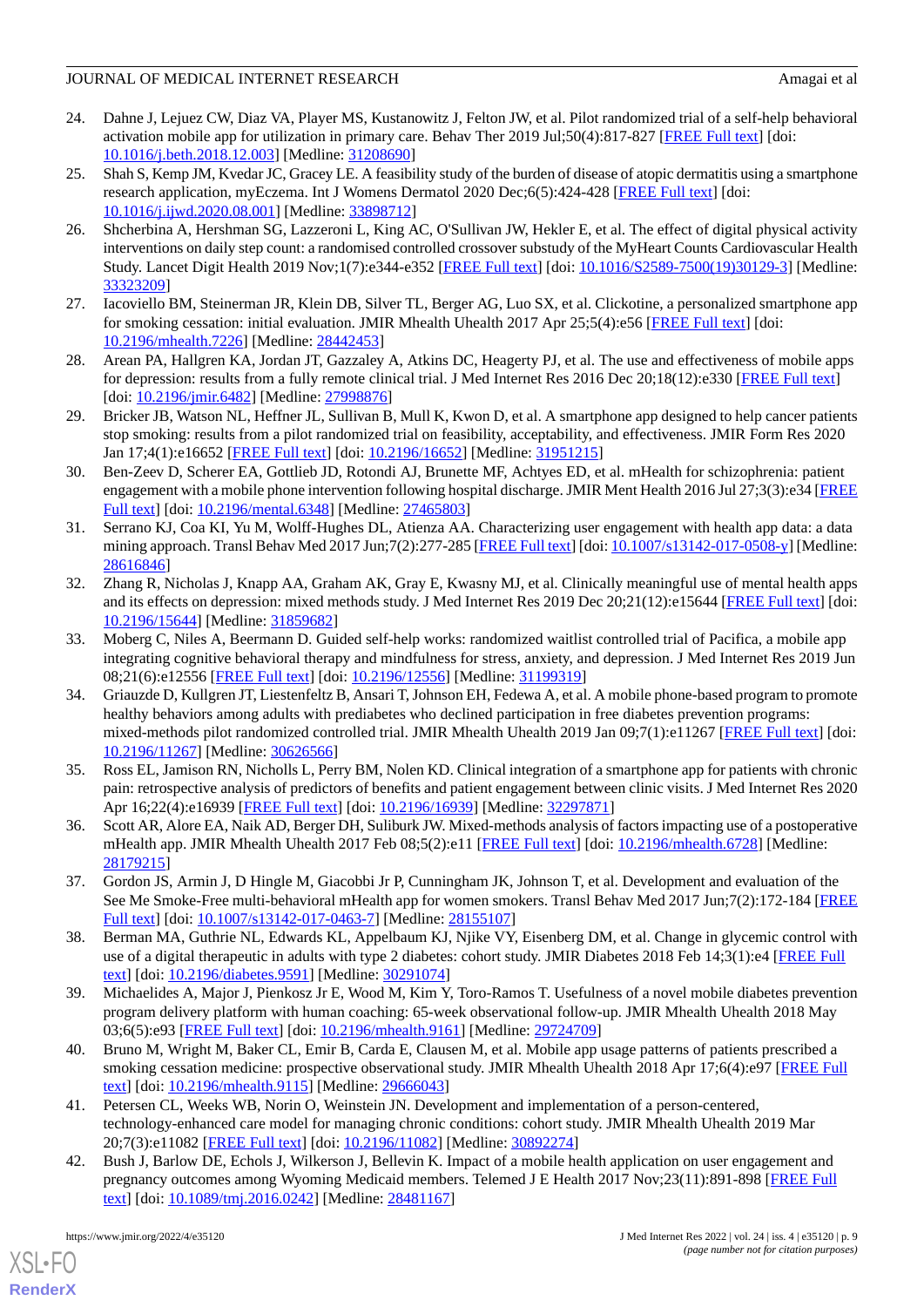- 43. Ryan P, Brown RL, Csuka ME, Papanek P. Efficacy of osteoporosis prevention smartphone app. Nurs Res 2020;69(1):31-41 [[FREE Full text](http://europepmc.org/abstract/MED/31568199)] [doi: [10.1097/NNR.0000000000000392](http://dx.doi.org/10.1097/NNR.0000000000000392)] [Medline: [31568199](http://www.ncbi.nlm.nih.gov/entrez/query.fcgi?cmd=Retrieve&db=PubMed&list_uids=31568199&dopt=Abstract)]
- 44. Zeng EY, Heffner JL, Copeland WK, Mull KE, Bricker JB. Get with the program: adherence to a smartphone app for smoking cessation. Addict Behav 2016 Dec;63:120-124 [\[FREE Full text](http://europepmc.org/abstract/MED/27454354)] [doi: [10.1016/j.addbeh.2016.07.007\]](http://dx.doi.org/10.1016/j.addbeh.2016.07.007) [Medline: [27454354](http://www.ncbi.nlm.nih.gov/entrez/query.fcgi?cmd=Retrieve&db=PubMed&list_uids=27454354&dopt=Abstract)]
- 45. Sridharan V, Shoda Y, Heffner J, Bricker J. A pilot randomized controlled trial of a web-based growth mindset intervention to enhance the effectiveness of a smartphone app for smoking cessation. JMIR Mhealth Uhealth 2019 Jul 09;7(7):e14602 [[FREE Full text](https://mhealth.jmir.org/2019/7/e14602/)] [doi: [10.2196/14602\]](http://dx.doi.org/10.2196/14602) [Medline: [31290404\]](http://www.ncbi.nlm.nih.gov/entrez/query.fcgi?cmd=Retrieve&db=PubMed&list_uids=31290404&dopt=Abstract)
- 46. Hales S, Turner-McGrievy GM, Wilcox S, Davis RE, Fahim A, Huhns M, et al. Trading pounds for points: engagement and weight loss in a mobile health intervention. Digit Health 2017 Apr 24;3:2055207617702252 [\[FREE Full text](https://journals.sagepub.com/doi/10.1177/2055207617702252?url_ver=Z39.88-2003&rfr_id=ori:rid:crossref.org&rfr_dat=cr_pub%3dpubmed)] [doi: [10.1177/2055207617702252\]](http://dx.doi.org/10.1177/2055207617702252) [Medline: [29942590\]](http://www.ncbi.nlm.nih.gov/entrez/query.fcgi?cmd=Retrieve&db=PubMed&list_uids=29942590&dopt=Abstract)
- 47. Mundi MS, Lorentz PA, Grothe K, Kellogg TA, Collazo-Clavell ML. Feasibility of smartphone-based education modules and ecological momentary assessment/intervention in pre-bariatric surgery patients. Obes Surg 2015 Oct;25(10):1875-1881.  $[doi: 10.1007/s11695-015-1617-7]$  $[doi: 10.1007/s11695-015-1617-7]$  $[doi: 10.1007/s11695-015-1617-7]$  [Medline: [25702141\]](http://www.ncbi.nlm.nih.gov/entrez/query.fcgi?cmd=Retrieve&db=PubMed&list_uids=25702141&dopt=Abstract)
- 48. Betthauser LM, Stearns-Yoder KA, McGarity S, Smith V, Place S, Brenner LA. Mobile app for mental health monitoring and clinical outreach in veterans: mixed methods feasibility and acceptability study. J Med Internet Res 2020 Aug 11;22(8):e15506 [\[FREE Full text](https://www.jmir.org/2020/8/e15506/)] [doi: [10.2196/15506\]](http://dx.doi.org/10.2196/15506) [Medline: [32779572\]](http://www.ncbi.nlm.nih.gov/entrez/query.fcgi?cmd=Retrieve&db=PubMed&list_uids=32779572&dopt=Abstract)
- 49. Escobar-Viera C, Zhou Z, Morano JP, Lucero R, Lieb S, McIntosh S, et al. The Florida mobile health adherence project for people living with HIV (FL-mAPP): longitudinal assessment of feasibility, acceptability, and clinical outcomes. JMIR Mhealth Uhealth 2020 Jan 08;8(1):e14557 [\[FREE Full text\]](https://mhealth.jmir.org/2020/1/e14557/) [doi: [10.2196/14557](http://dx.doi.org/10.2196/14557)] [Medline: [31913127](http://www.ncbi.nlm.nih.gov/entrez/query.fcgi?cmd=Retrieve&db=PubMed&list_uids=31913127&dopt=Abstract)]
- 50. Patel ML, Hopkins CM, Bennett GG. Early weight loss in a standalone mHealth intervention predicting treatment success. Obes Sci Pract 2019 Jun;5(3):231-237 [[FREE Full text](http://europepmc.org/abstract/MED/31275596)] [doi: [10.1002/osp4.329\]](http://dx.doi.org/10.1002/osp4.329) [Medline: [31275596\]](http://www.ncbi.nlm.nih.gov/entrez/query.fcgi?cmd=Retrieve&db=PubMed&list_uids=31275596&dopt=Abstract)
- 51. Forman EM, Goldstein SP, Zhang F, Evans BC, Manasse SM, Butryn ML, et al. OnTrack: development and feasibility of a smartphone app designed to predict and prevent dietary lapses. Transl Behav Med 2019 Mar 01;9(2):236-245 [\[FREE Full](http://europepmc.org/abstract/MED/29617911) [text](http://europepmc.org/abstract/MED/29617911)] [doi: [10.1093/tbm/iby016\]](http://dx.doi.org/10.1093/tbm/iby016) [Medline: [29617911\]](http://www.ncbi.nlm.nih.gov/entrez/query.fcgi?cmd=Retrieve&db=PubMed&list_uids=29617911&dopt=Abstract)
- 52. Du H, Venkatakrishnan A, Youngblood GM, Ram A, Pirolli P. A group-based mobile application to increase adherence in exercise and nutrition programs: a factorial design feasibility study. JMIR Mhealth Uhealth 2016 Jan 15;4(1):e4 [\[FREE](https://mhealth.jmir.org/2016/1/e4/) [Full text\]](https://mhealth.jmir.org/2016/1/e4/) [doi: [10.2196/mhealth.4900](http://dx.doi.org/10.2196/mhealth.4900)] [Medline: [26772910\]](http://www.ncbi.nlm.nih.gov/entrez/query.fcgi?cmd=Retrieve&db=PubMed&list_uids=26772910&dopt=Abstract)
- 53. Krzyzanowski MC, Kizakevich PN, Duren-Winfield V, Eckhoff R, Hampton J, Blackman Carr LT, et al. Rams Have Heart, a mobile app tracking activity and fruit and vegetable consumption to support the cardiovascular health of college students: development and usability study. JMIR Mhealth Uhealth 2020 Aug 05;8(8):e15156 [[FREE Full text](https://mhealth.jmir.org/2020/8/e15156/)] [doi: [10.2196/15156](http://dx.doi.org/10.2196/15156)] [Medline: [32755883](http://www.ncbi.nlm.nih.gov/entrez/query.fcgi?cmd=Retrieve&db=PubMed&list_uids=32755883&dopt=Abstract)]
- 54. Michaelides A, Raby C, Wood M, Farr K, Toro-Ramos T. Weight loss efficacy of a novel mobile Diabetes Prevention Program delivery platform with human coaching. BMJ Open Diabetes Res Care 2016 Sep 5;4(1):e000264 [[FREE Full text](https://drc.bmj.com/lookup/pmidlookup?view=long&pmid=27651911)] [doi: [10.1136/bmjdrc-2016-000264](http://dx.doi.org/10.1136/bmjdrc-2016-000264)] [Medline: [27651911\]](http://www.ncbi.nlm.nih.gov/entrez/query.fcgi?cmd=Retrieve&db=PubMed&list_uids=27651911&dopt=Abstract)
- <span id="page-9-0"></span>55. Kelechi TJ, Prentice MA, Mueller M, Madisetti M, Vertegel A. A lower leg physical activity intervention for individuals with chronic venous leg ulcers: randomized controlled trial. JMIR Mhealth Uhealth 2020 May 15;8(5):e15015 [[FREE Full](https://mhealth.jmir.org/2020/5/e15015/) [text](https://mhealth.jmir.org/2020/5/e15015/)] [doi: [10.2196/15015\]](http://dx.doi.org/10.2196/15015) [Medline: [32412419\]](http://www.ncbi.nlm.nih.gov/entrez/query.fcgi?cmd=Retrieve&db=PubMed&list_uids=32412419&dopt=Abstract)
- 56. Stein N, Brooks K. A fully automated conversational artificial intelligence for weight loss: longitudinal observational study among overweight and obese adults. JMIR Diabetes 2017 Nov 01;2(2):e28 [\[FREE Full text\]](https://diabetes.jmir.org/2017/2/e28/) [doi: [10.2196/diabetes.8590](http://dx.doi.org/10.2196/diabetes.8590)] [Medline: [30291087](http://www.ncbi.nlm.nih.gov/entrez/query.fcgi?cmd=Retrieve&db=PubMed&list_uids=30291087&dopt=Abstract)]
- 57. Fernandez MP, Bron GM, Kache PA, Larson SR, Maus A, Gustafson Jr D, et al. Usability and feasibility of a smartphone app to assess human behavioral factors associated with tick exposure (The Tick App): quantitative and qualitative study. JMIR Mhealth Uhealth 2019 Oct 24;7(10):e14769 [[FREE Full text](https://mhealth.jmir.org/2019/10/e14769/)] [doi: [10.2196/14769\]](http://dx.doi.org/10.2196/14769) [Medline: [31651409](http://www.ncbi.nlm.nih.gov/entrez/query.fcgi?cmd=Retrieve&db=PubMed&list_uids=31651409&dopt=Abstract)]
- 58. Hébert ET, Ra CK, Alexander AC, Helt A, Moisiuc R, Kendzor DE, et al. A mobile just-in-time adaptive intervention for smoking cessation: pilot randomized controlled trial. J Med Internet Res 2020 Mar 09;22(3):e16907 [[FREE Full text](https://www.jmir.org/2020/3/e16907/)] [doi: [10.2196/16907\]](http://dx.doi.org/10.2196/16907) [Medline: [32149716\]](http://www.ncbi.nlm.nih.gov/entrez/query.fcgi?cmd=Retrieve&db=PubMed&list_uids=32149716&dopt=Abstract)
- 59. Huberty J, Vranceanu AM, Carney C, Breus M, Gordon M, Puzia ME. Characteristics and usage patterns among 12,151 paid subscribers of the calm meditation app: cross-sectional survey. JMIR Mhealth Uhealth 2019 Nov 03;7(11):e15648 [[FREE Full text](https://mhealth.jmir.org/2019/11/e15648/)] [doi: [10.2196/15648\]](http://dx.doi.org/10.2196/15648) [Medline: [31682582\]](http://www.ncbi.nlm.nih.gov/entrez/query.fcgi?cmd=Retrieve&db=PubMed&list_uids=31682582&dopt=Abstract)
- 60. Chow PI, Showalter SL, Gerber M, Kennedy EM, Brenin D, Mohr DC, et al. Use of mental health apps by patients with breast cancer in the United States: pilot pre-post study. JMIR Cancer 2020 Apr 15;6(1):e16476 [[FREE Full text](https://cancer.jmir.org/2020/1/e16476/)] [doi: [10.2196/16476\]](http://dx.doi.org/10.2196/16476) [Medline: [32293570\]](http://www.ncbi.nlm.nih.gov/entrez/query.fcgi?cmd=Retrieve&db=PubMed&list_uids=32293570&dopt=Abstract)
- 61. Toro-Ramos T, Michaelides A, Anton M, Karim Z, Kang-Oh L, Argyrou C, et al. Mobile delivery of the diabetes prevention program in people with prediabetes: randomized controlled trial. JMIR Mhealth Uhealth 2020 Jul 08;8(7):e17842 [[FREE](https://mhealth.jmir.org/2020/7/e17842/) [Full text\]](https://mhealth.jmir.org/2020/7/e17842/) [doi: [10.2196/17842\]](http://dx.doi.org/10.2196/17842) [Medline: [32459631](http://www.ncbi.nlm.nih.gov/entrez/query.fcgi?cmd=Retrieve&db=PubMed&list_uids=32459631&dopt=Abstract)]
- 62. Tran C, Dicker A, Leiby B, Gressen E, Williams N, Jim H. Utilizing digital health to collect electronic patient-reported outcomes in prostate cancer: single-arm pilot trial. J Med Internet Res 2020 Mar 25;22(3):e12689 [[FREE Full text](https://www.jmir.org/2020/3/e12689/)] [doi: [10.2196/12689\]](http://dx.doi.org/10.2196/12689) [Medline: [32209536\]](http://www.ncbi.nlm.nih.gov/entrez/query.fcgi?cmd=Retrieve&db=PubMed&list_uids=32209536&dopt=Abstract)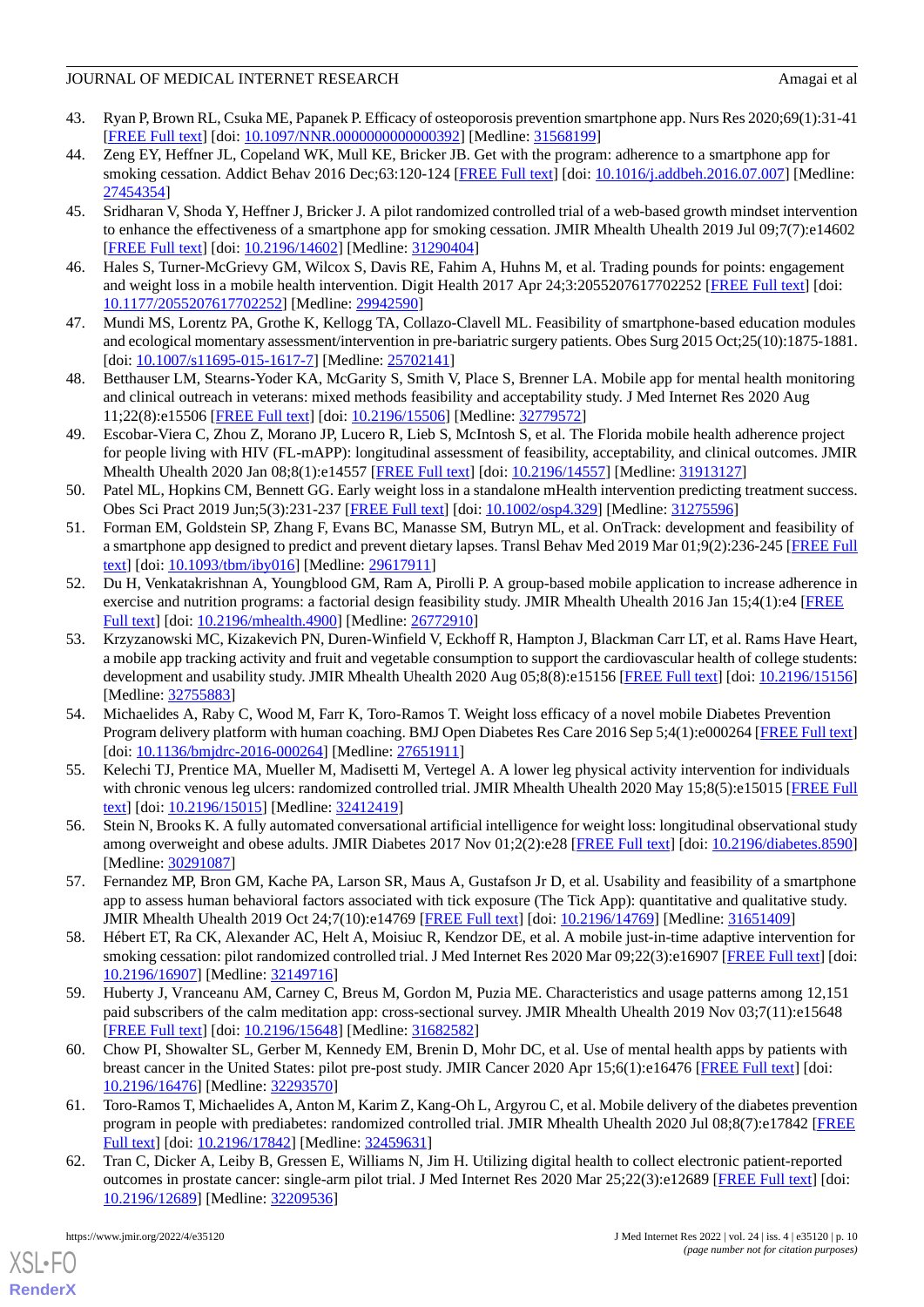- 63. Ifejika NL, Bhadane M, Cai CC, Noser EA, Grotta JC, Savitz SI. Use of a smartphone-based mobile app for weight management in obese minority stroke survivors: pilot randomized controlled trial with open blinded end point. JMIR Mhealth Uhealth 2020 Apr 22;8(4):e17816 [[FREE Full text\]](https://mhealth.jmir.org/2020/4/e17816/) [doi: [10.2196/17816](http://dx.doi.org/10.2196/17816)] [Medline: [32319963](http://www.ncbi.nlm.nih.gov/entrez/query.fcgi?cmd=Retrieve&db=PubMed&list_uids=32319963&dopt=Abstract)]
- <span id="page-10-2"></span>64. Mao AY, Chen C, Magana C, Caballero Barajas K, Olayiwola JN. A mobile phone-based health coaching intervention for weight loss and blood pressure reduction in a national payer population: a retrospective study. JMIR Mhealth Uhealth 2017 Jun 08;5(6):e80 [\[FREE Full text\]](https://mhealth.jmir.org/2017/6/e80/) [doi: [10.2196/mhealth.7591](http://dx.doi.org/10.2196/mhealth.7591)] [Medline: [28596147\]](http://www.ncbi.nlm.nih.gov/entrez/query.fcgi?cmd=Retrieve&db=PubMed&list_uids=28596147&dopt=Abstract)
- 65. Rudin RS, Fanta CH, Qureshi N, Duffy E, Edelen MO, Dalal AK, et al. A clinically integrated mHealth app and practice model for collecting patient-reported outcomes between visits for asthma patients: implementation and feasibility. Appl Clin Inform 2019 Oct;10(5):783-793 [[FREE Full text](http://europepmc.org/abstract/MED/31618782)] [doi: [10.1055/s-0039-1697597](http://dx.doi.org/10.1055/s-0039-1697597)] [Medline: [31618782](http://www.ncbi.nlm.nih.gov/entrez/query.fcgi?cmd=Retrieve&db=PubMed&list_uids=31618782&dopt=Abstract)]
- 66. Johnston DC, Mathews WD, Maus A, Gustafson DH. Using smartphones to improve treatment retention among impoverished substance-using Appalachian women: a naturalistic study. Subst Abuse 2019 Jul 8;13:1178221819861377 [\[FREE Full text](https://journals.sagepub.com/doi/10.1177/1178221819861377?url_ver=Z39.88-2003&rfr_id=ori:rid:crossref.org&rfr_dat=cr_pub%3dpubmed)] [doi: [10.1177/1178221819861377](http://dx.doi.org/10.1177/1178221819861377)] [Medline: [31312084\]](http://www.ncbi.nlm.nih.gov/entrez/query.fcgi?cmd=Retrieve&db=PubMed&list_uids=31312084&dopt=Abstract)
- 67. Pagoto S, Tulu B, Agu E, Waring ME, Oleski JL, Jake-Schoffman DE. Using the habit app for weight loss problem solving: development and feasibility study. JMIR Mhealth Uhealth 2018 Jun 20;6(6):e145 [\[FREE Full text\]](https://mhealth.jmir.org/2018/6/e145/) [doi: [10.2196/mhealth.9801](http://dx.doi.org/10.2196/mhealth.9801)] [Medline: [29925496](http://www.ncbi.nlm.nih.gov/entrez/query.fcgi?cmd=Retrieve&db=PubMed&list_uids=29925496&dopt=Abstract)]
- 68. Everett E, Kane B, Yoo A, Dobs A, Mathioudakis N. A novel approach for fully automated, personalized health coaching for adults with prediabetes: pilot clinical trial. J Med Internet Res 2018 Feb 27;20(2):e72 [[FREE Full text](https://www.jmir.org/2018/2/e72/)] [doi: [10.2196/jmir.9723](http://dx.doi.org/10.2196/jmir.9723)] [Medline: [29487046](http://www.ncbi.nlm.nih.gov/entrez/query.fcgi?cmd=Retrieve&db=PubMed&list_uids=29487046&dopt=Abstract)]
- 69. Spring B, Pellegrini C, McFadden HG, Pfammatter AF, Stump TK, Siddique J, et al. Multicomponent mHealth intervention for large, sustained change in multiple diet and activity risk behaviors: the make better choices 2 randomized controlled trial. J Med Internet Res 2018 Jun 19;20(6):e10528 [\[FREE Full text\]](https://www.jmir.org/2018/6/e10528/) [doi: [10.2196/10528](http://dx.doi.org/10.2196/10528)] [Medline: [29921561](http://www.ncbi.nlm.nih.gov/entrez/query.fcgi?cmd=Retrieve&db=PubMed&list_uids=29921561&dopt=Abstract)]
- 70. Burke LE, Zheng Y, Ma Q, Mancino J, Loar I, Music E, et al. The SMARTER pilot study: testing feasibility of real-time feedback for dietary self-monitoring. Prev Med Rep 2017 Mar 31;6:278-285 [\[FREE Full text\]](https://linkinghub.elsevier.com/retrieve/pii/S2211-3355(17)30059-1) [doi: [10.1016/j.pmedr.2017.03.017\]](http://dx.doi.org/10.1016/j.pmedr.2017.03.017) [Medline: [28409090](http://www.ncbi.nlm.nih.gov/entrez/query.fcgi?cmd=Retrieve&db=PubMed&list_uids=28409090&dopt=Abstract)]
- <span id="page-10-3"></span>71. Bricker JB, Copeland W, Mull KE, Zeng EY, Watson NL, Akioka KJ, et al. Drug Alcohol Depend 2017 Jan 01;170:37-42 [[FREE Full text](http://europepmc.org/abstract/MED/27870987)] [doi: [10.1016/j.drugalcdep.2016.10.029\]](http://dx.doi.org/10.1016/j.drugalcdep.2016.10.029) [Medline: [27870987\]](http://www.ncbi.nlm.nih.gov/entrez/query.fcgi?cmd=Retrieve&db=PubMed&list_uids=27870987&dopt=Abstract)
- <span id="page-10-0"></span>72. Hoeppner BB, Hoeppner SS, Carlon HA, Perez GK, Helmuth E, Kahler CW, et al. Leveraging positive psychology to support smoking cessation in nondaily smokers using a smartphone app: feasibility and acceptability study. JMIR Mhealth Uhealth 2019 Jul 03;7(7):e13436 [[FREE Full text](https://mhealth.jmir.org/2019/7/e13436/)] [doi: [10.2196/13436\]](http://dx.doi.org/10.2196/13436) [Medline: [31271147](http://www.ncbi.nlm.nih.gov/entrez/query.fcgi?cmd=Retrieve&db=PubMed&list_uids=31271147&dopt=Abstract)]
- <span id="page-10-4"></span><span id="page-10-1"></span>73. Dillingham R, Ingersoll K, Flickinger TE, Waldman AL, Grabowski M, Laurence C, et al. PositiveLinks: a mobile health intervention for retention in HIV care and clinical outcomes with 12-month follow-up. AIDS Patient Care STDS 2018 Jun;32(6):241-250 [[FREE Full text](http://europepmc.org/abstract/MED/29851504)] [doi: [10.1089/apc.2017.0303\]](http://dx.doi.org/10.1089/apc.2017.0303) [Medline: [29851504](http://www.ncbi.nlm.nih.gov/entrez/query.fcgi?cmd=Retrieve&db=PubMed&list_uids=29851504&dopt=Abstract)]
- <span id="page-10-5"></span>74. Affordance. Merriam-Webster. URL:<https://www.merriam-webster.com/dictionary/affordance> [accessed 2022-04-07]
- 75. Husain I. ResearchKit app shows high levels of enrollment and engagement on iPhone. iMedical Apps. 2015 Jun 17. URL: <https://www.imedicalapps.com/2015/06/researchkit-engagement-iphone/> [accessed 2022-04-07]
- 76. Brooke J. SUS: a 'quick and dirty' usability scale. In: Jordan PW, Thomas B, McClelland IL, Weerdmeester B, editors. Usability evaluation in industry. London, UK: CRC Press; 1996:189-204.

# **Abbreviations**

**mHealth:** mobile health **PRISMA:** Preferred Reporting Items for Systematic Reviews and Meta-Analyses

*Edited by A Mavragani; submitted 22.11.21; peer-reviewed by A Mao, R Marshall; comments to author 20.01.22; revised version received 16.03.22; accepted 17.03.22; published 26.04.22*

*Please cite as: Amagai S, Pila S, Kaat AJ, Nowinski CJ, Gershon RC Challenges in Participant Engagement and Retention Using Mobile Health Apps: Literature Review J Med Internet Res 2022;24(4):e35120 URL: <https://www.jmir.org/2022/4/e35120> doi: [10.2196/35120](http://dx.doi.org/10.2196/35120) PMID:*

©Saki Amagai, Sarah Pila, Aaron J Kaat, Cindy J Nowinski, Richard C Gershon. Originally published in the Journal of Medical Internet Research (https://www.jmir.org), 26.04.2022. This is an open-access article distributed under the terms of the Creative Commons Attribution License (https://creativecommons.org/licenses/by/4.0/), which permits unrestricted use, distribution, and